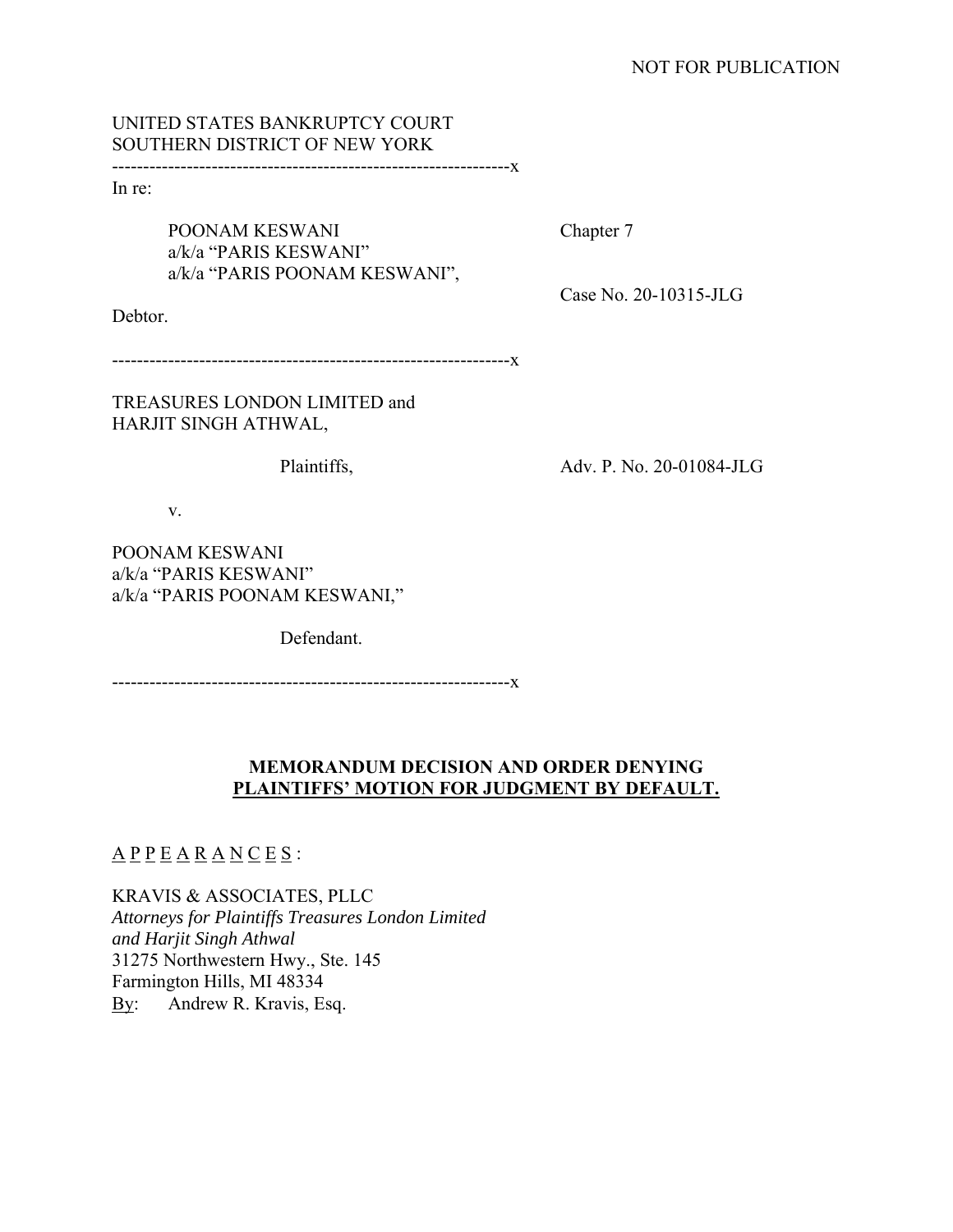## **JAMES L. GARRITY, JR. United States Bankruptcy Judge:**

## Introduction $1$

Harjit Singh Athwal ("Athwal") and Treasures London Limited ("TLL"), Athwal's wholly owned company (collectively, the "Plaintiffs"), purport to be creditors of Poonam Keswani a/k/a Paris Keswani a/k/a Paris Poonam Keswani (the "Debtor"). In May 2019, they sued the Debtor and Treasures of Prince LLC ("TOP"), an entity that the Debtor controls, in the State Court Action seeking \$2,000,000 in damages on account of the Debtor's alleged fraud and breach of her Personal Guaranty of TOP's debts. The commencement of the Debtor's voluntary case under chapter 7 of the Bankruptcy Code automatically stayed prosecution of that action against the Debtor. In this adversary proceeding, the Plaintiffs seek a determination that "the monetary portion of [their] fraud and related claims against the [Debtor] are non-dischargeable" under sections  $523(a)(2)(A)$ ,  $(a)(2)(B)$ ,  $(a)(4)$ ,  $(a)(6)$ , and  $727(a)(3)$  of the Bankruptcy Code. They also request that the Court grant them stay relief to prosecute the State Court Action. The *pro se* Debtor did not respond to the Amended Complaint. The Clerk entered a Clerk's Default against the Debtor and served a Certificate of Default on the Debtor.

The matter before the Court is Plaintiffs' motion for entry of a default judgment (the "Motion")<sup>2</sup> against the Debtor in this action pursuant to Federal Rule of Civil Procedure 55(b) ("Rule  $55(b)$ ").<sup>3</sup> The Debtor did not respond to the Motion, and did not appear at the hearings on the Motion.

For the reasons set forth herein, the Court denies the Motion.

<sup>1</sup> Capitalized terms used but not defined in the Introduction are defined below.

<sup>2</sup> *See* Plaintiffs' Motion For Judgment By Default Against Poonam Keswani a/k/a Paris Keswani a/k/a Paris Poonam Keswani. [AP ECF No. 22]. Citations to "AP ECF No. \_" refer to documents filed of record in this adversary proceeding (Adv. Pro. 20-01084). Citations to "ECF No. " refer to documents filed in the main case (No. 20-10315).

<sup>3</sup> Rule 55(b) is made applicable herein by Rule 7055 of the Federal Rules of Bankruptcy Procedure.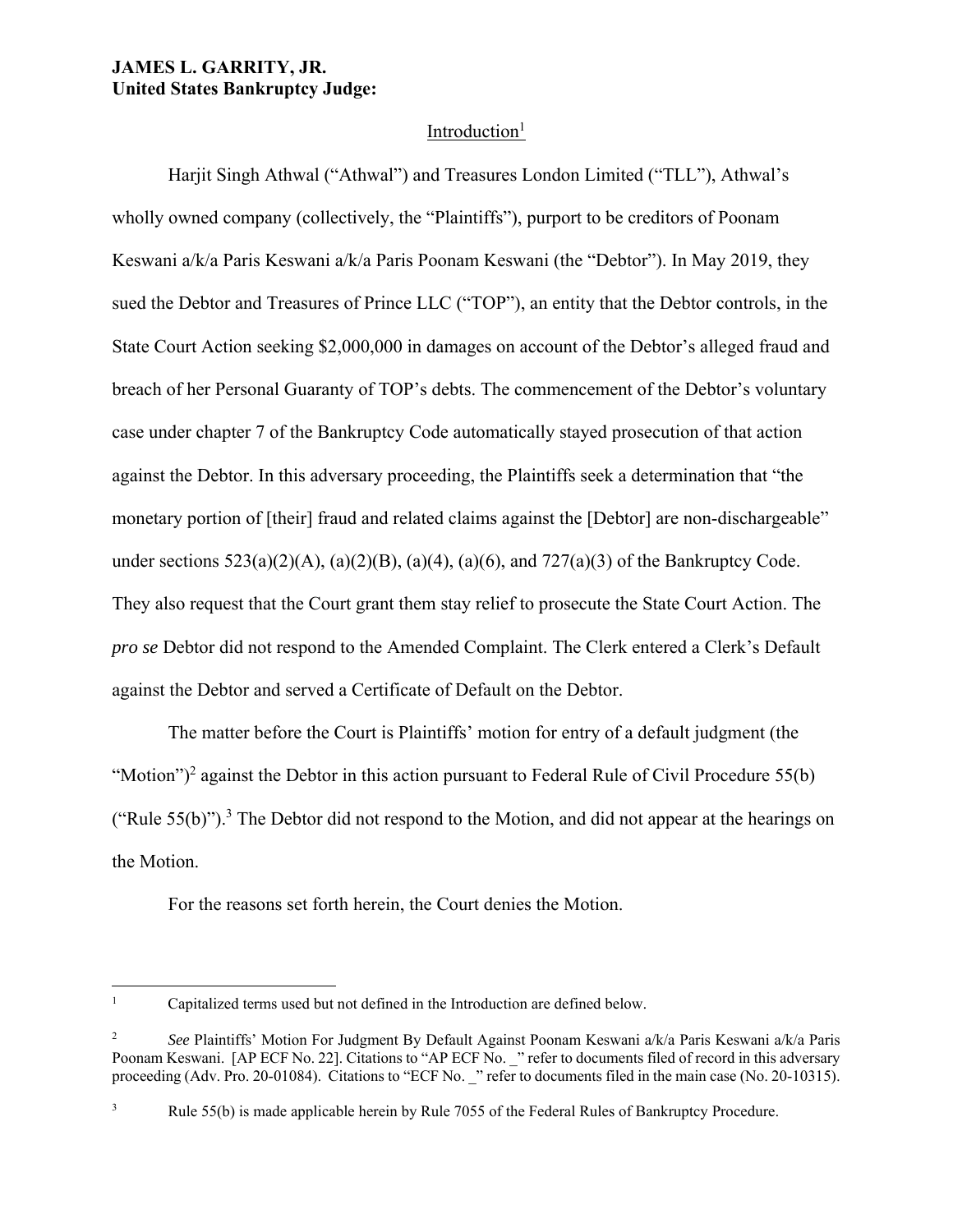#### **Jurisdiction**

The Court has jurisdiction over the Motion pursuant to 28 U.S.C. §§ 1334(a) and 157(a) and the Amended Standing Order of Referral of Cases to Bankruptcy Judges of the United States District Court for the Southern District of New York (M-431), dated January 31, 2012 (Preska, C.J.). This matter is a core proceeding under 28 U.S.C. § 157(b)(2)(I).

#### Background

### a. Procedural History

On January 31, 2020 (the "Petition Date"), the Debtor, then represented by counsel, filed a voluntary petition for relief under chapter 7 of the Bankruptcy Code in this Court (the "Petition").<sup>4</sup> On February 3, 2020, Deborah J. Piazza was appointed chapter 7 trustee for the Debtor's estate and qualified for and accepted that appointment. On February 14, 2020, the Debtor filed her schedules of assets and liabilities and Statement of Financial Affairs (collectively, the "Schedules"); she filed amended and further amended Schedules A/B and C on March 2, 2020, April 17, 2020 and May 10, 2020 respectively.<sup>5</sup> The Debtor listed each of the claims of the Plaintiffs in her Schedules as disputed, nonpriority unsecured claims arising out of a "Personal guarantee for Treasures of Prince."<sup>6</sup> On June 9, 2020, the Plaintiffs each filed a claim in the amount of \$2,000,000 against the Debtor.<sup>7</sup>

On May 7, 2020, the Plaintiffs commenced this adversary proceeding by filing a complaint asserting claims for relief against the Debtor under sections 523 and 727 of the

<sup>4</sup> *See* Debtor's Voluntary Chapter 7 Petition. [ECF No. 1].

<sup>5</sup> *See* Debtor's Schedules. [ECF Nos. 7, 8, 21, 32].

<sup>6</sup> *See* Official Form 106E/F, Part 2. [ECF No. 7].

<sup>7</sup> *See* Claims Register, Claim Nos. 6, 7.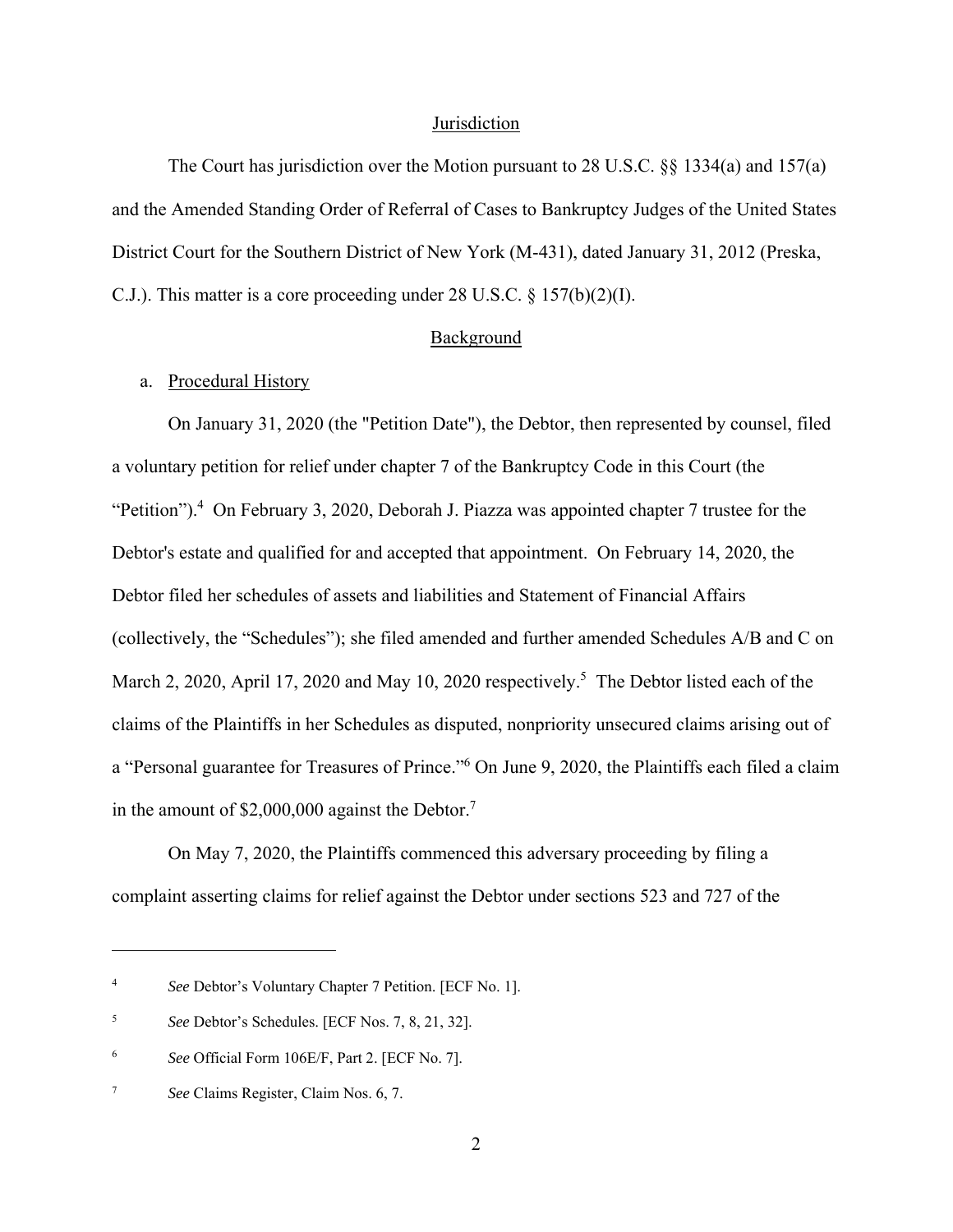Bankruptcy Code.<sup>8</sup> On May 8, 2020, the Clerk of the Court (the "Clerk") issued a Summons which was served upon the Debtor.<sup>9</sup> On June 12, 2020, the Plaintiffs filed an amended complaint (the "Amended Complaint"), also asserting claims for relief under sections 523 and 727 of the Bankruptcy Code, and on June 23, 2020, they served the Debtor with the Amended Complaint.<sup>10</sup>

On July 7, 2020, after Debtor failed to answer or otherwise respond to the Amended Complaint, and upon the Plaintiffs' request, the Clerk entered a Default against the Debtor (the "Clerk's Default").<sup>11</sup> Thereafter, the Clerk served the Certificate of Default on the Debtor.<sup>12</sup> On January 11, 2021, Plaintiffs filed the Motion seeking entry of a default judgment against the Debtor pursuant to Rule 55(b)(2). On April 1, 2021, the Court held a hearing on the Motion, which the Debtor did not attend. At the hearing, the Court requested supplemental briefing from the Plaintiffs and adjourned the hearing to May 4,  $2021<sup>13</sup>$  On or about April 16, 2021, the

<sup>8</sup> *See* Complaint To Determine Dischargeability Of Debt. [AP ECF No. 1].

<sup>9</sup> *See* Summons And Notice Of Pretrial Conference In An Adversary Proceeding. [AP ECF No. 2]. On June 8, 2020, the Debtor, through her then-counsel, Karamvir Dahiya, Esq., filed an application seeking an order extending the Debtor's time to respond to the complaint to June 25, 2020. *See* Notice Of Adjournment. [AP ECF No. 3]. On June 24, 2020, Mr. Dahiya, upon the instruction of the Debtor, moved to withdraw as counsel to the Debtor. *See* Consent Motion to Withdraw as Attorney. [AP ECF No. 7]. On October 13, 2020, the Debtor, through Mr. Dahiya, withdrew the request to extend her time to respond to the complaint. *See* Notice of Withdrawal of Motion Without Prejudice. [AP ECF No. 16]. On October 19, 2020, the Court entered an order granting Mr. Dahiya's motion to withdraw as counsel. *See* Order Granting Attorney's Motion To Withdraw As Counsel Of Record For The Defendant Poonam Keswani. [AP ECF No. 17].

<sup>10</sup> *See* Amended Complaint and Affidavit of Service. [AP ECF Nos. 4, 6]. The Plaintiffs appended to the Amended Complaint the following: (i) the Continuing Guarantee executed by Debtor in favor of TLL on October 24, 2017. *See* Am. Compl. Ex. A [AP ECF No. 4-1]; (ii) account statements for Chase acct. no. XXX5110 produced to the Plaintiffs by the Debtor in the State Court Action. *See id*. Ex. B [AP ECF No. 4-2]; (iii) account statements for Chase acct. no. XXX5110 and related affidavit produced to Plaintiffs by JPMorgan Chase Bank in the State Court Action. *See id*. Ex. C [AP ECF No. 4-3]; and (iv) allegedly falsified financial statement provided by the Debtor. *See id.* Ex. D [AP ECF No. 4-4].

<sup>11</sup> *See* Request for Clerk's Entry of Default against Defendant, Poonam Keswani. [AP ECF No. 10]. *See also*  Clerk's Entry of Default against Poonam Keswani. [AP ECF No. 11].

<sup>&</sup>lt;sup>12</sup> *See* Certificate of Mailing. [AP ECF No. 12].

<sup>13</sup> *See* Minutes of Proceedings, April 1, 2021. [AP ECF No. 25]. In requesting additional briefing, the Court provided the Debtor with the opportunity to respond to the Plaintiffs' submission. *Id.*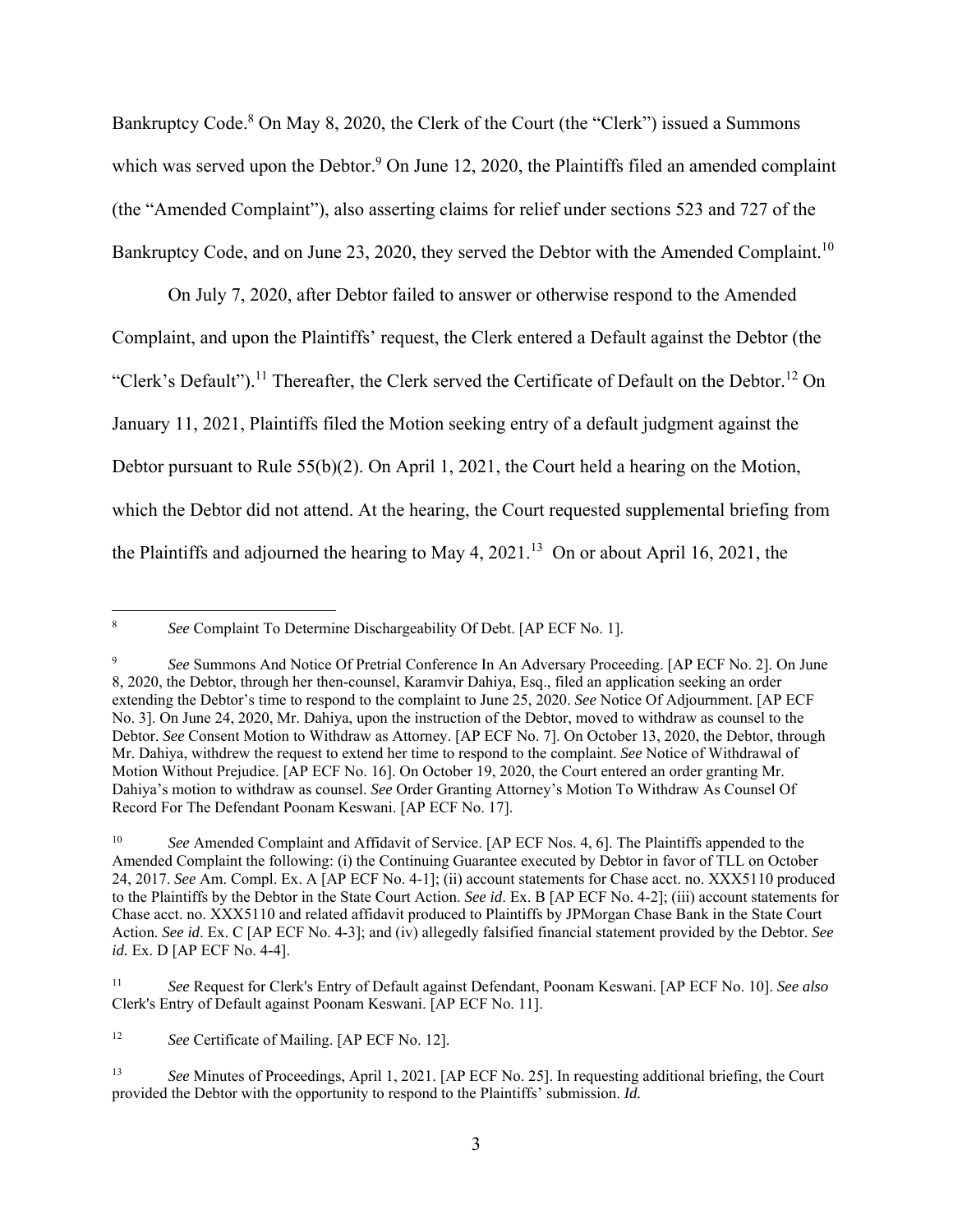Plaintiffs timely filed their supplemental brief in support of the Motion (the "Supplemental Brief").<sup>14</sup> The Debtor did not respond to the Supplemental Brief and did not appear at the May 4, 2021 adjourned hearing on the Motion.

### b. Factual Background<sup>15</sup>

Prior to 2006, Athwal did not know the Debtor. He contends that sometime in 2006, he encountered her on an online forum and during the period of 2006 through 2010, through online correspondence and telephone calls, he and the Debtor became good friends.<sup>16</sup> The Debtor represented that she made jewelry that she would then sell and retail on the open market both online and via her retail outlets.<sup>17</sup> The Debtor also held herself out to the public and to Athwal as a certified gemologist, who graduated from the Gemology Institute of America.<sup>18</sup> The parties reconnected in 2013. In April 2014 Athwal visited the Debtor in New York City.<sup>19</sup> Thereafter, Athwal and the Debtor visited each other on numerous occasions. Over the course of those visits, they developed a close personal relationship.<sup>20</sup> Based on his visits to the Debtor at her residence and business premises, and his receipt of WhatsApp messages from the Debtor purporting to show lucrative jewelry sales, Athwal believed that the Debtor was a successful business person.<sup>21</sup>

<sup>14</sup> *See* Supplemental Brief In Support Of Plaintiffs' Motion For Entry of Default Judgment. [AP ECF No. 27].

<sup>&</sup>lt;sup>15</sup> On a motion for a default judgment, the plaintiff's uncontested, well-pleaded facts are deemed admitted. *Caytas v. Maruszak*, No. 06 CIV. 985 LTS DCF, 2009 WL 249377, at \*1 (S.D.N.Y. Jan. 30, 2009) (citing *Au Bon Pain Corp. v. Artect*, *Inc*., 653 F.2d 61, 65 (2d. Cir. 1981). Accordingly, the Court looks to the allegations in the Amended Complaint in providing the factual underpinnings of this action.

<sup>16</sup> Am. Compl. ¶ 8.

 $17$  *Id.* 14.

 $18$  *Id.* **¶** 15-16.

<sup>19</sup> *Id.* ¶¶ 19, 22.

<sup>20</sup> *Id.* ¶¶ 30, 32-33.

<sup>21</sup> *Id.* ¶¶ 34, 36.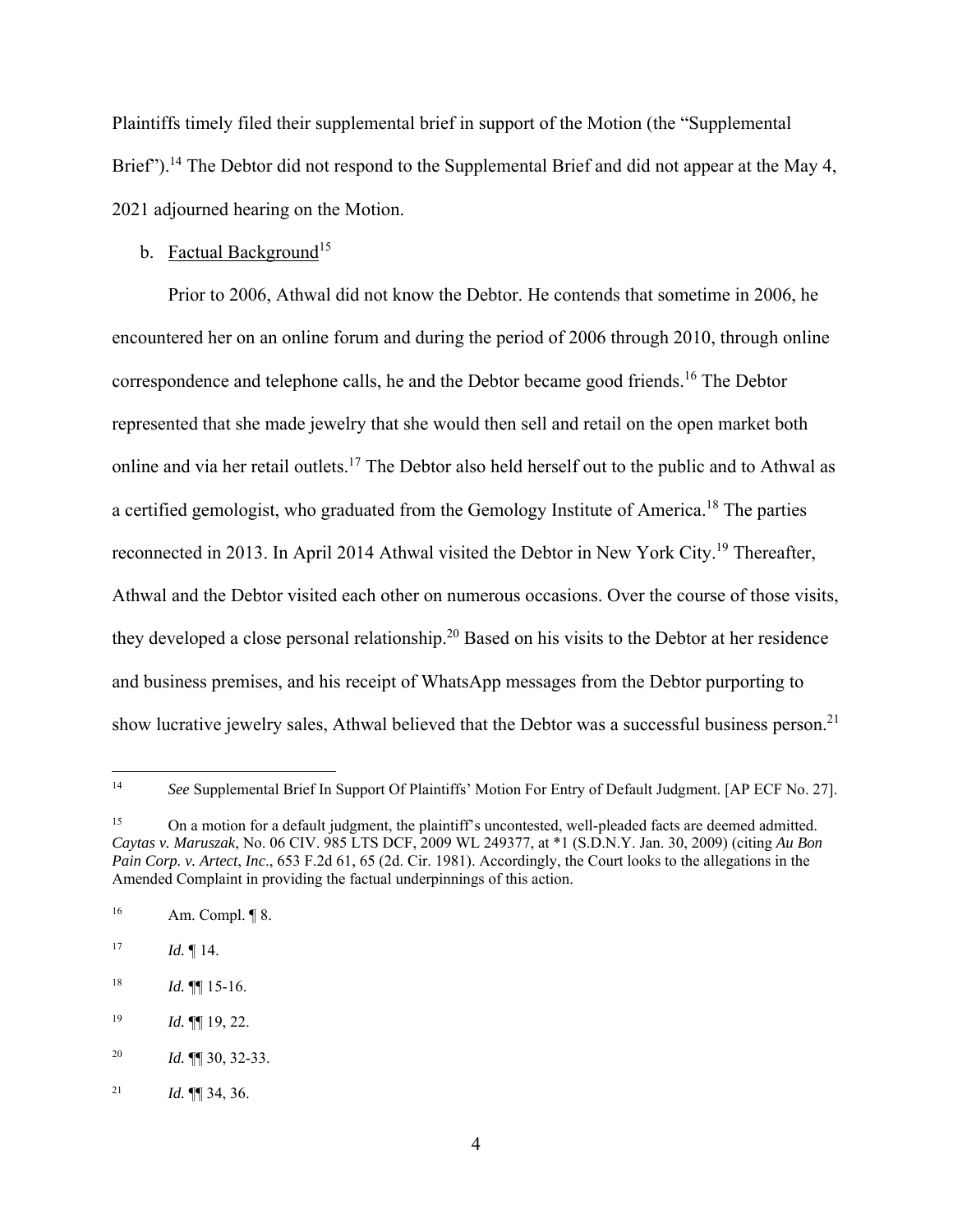In September 2016, the Debtor informed Athwal that she wished to branch out beyond her online and retail jewelry businesses by setting up an international rough diamond business and asked for his advice concerning the opening of a Spanish bank account for one of her business partners.22 In January 2017, the Debtor presented Athwal with a business opportunity, namely de-sourcing, processing and subsequent sale of rough diamonds throughout the U.S. and London to the Debtor's clients.<sup>23</sup> The Debtor proposed that she would conduct this business through TOP and Athwal would do so through  $TLL<sup>24</sup>$  The parties agreed that Athwal would provide funding for the enterprise pursuant to a loan from TLL to TOP, and in return, TOP would repay the initial principal to TLL and would distribute a return on the loan to TLL by way of profits accumulated by TOP on its transactions.25 After Athwal expressed concerns that the loan was unsecured, the Debtor said she would have given him diamonds as collateral and would deliver to him a 10-carat diamond ring "worth a lot more than \$400,000."<sup>26</sup>

On January 31, 2017, the Debtor requested Athwal to make an initial disbursement of \$400,000.00, which Debtor claimed was required promptly to purchase a parcel of diamonds. On February 2, 2017, Athwal transferred £317,830.62 (\$399,980) ("Original Loan") from his personal account to TOP.<sup>27</sup> On March 28, 2017, TLL advanced the sum of £60,000.00 (\$74,334) to TOP, representing TLL's contribution towards the purchase of another parcel of rough

- 24 *Id.* ¶ 70.
- <sup>25</sup> *Id.*  $\P$  71.

<sup>22</sup> *Id.* ¶¶ 38-39.

<sup>23</sup> *Id.* ¶ 69.

<sup>26</sup> *Id.* ¶ 73.

<sup>27</sup> *Id.* ¶¶ 75-76.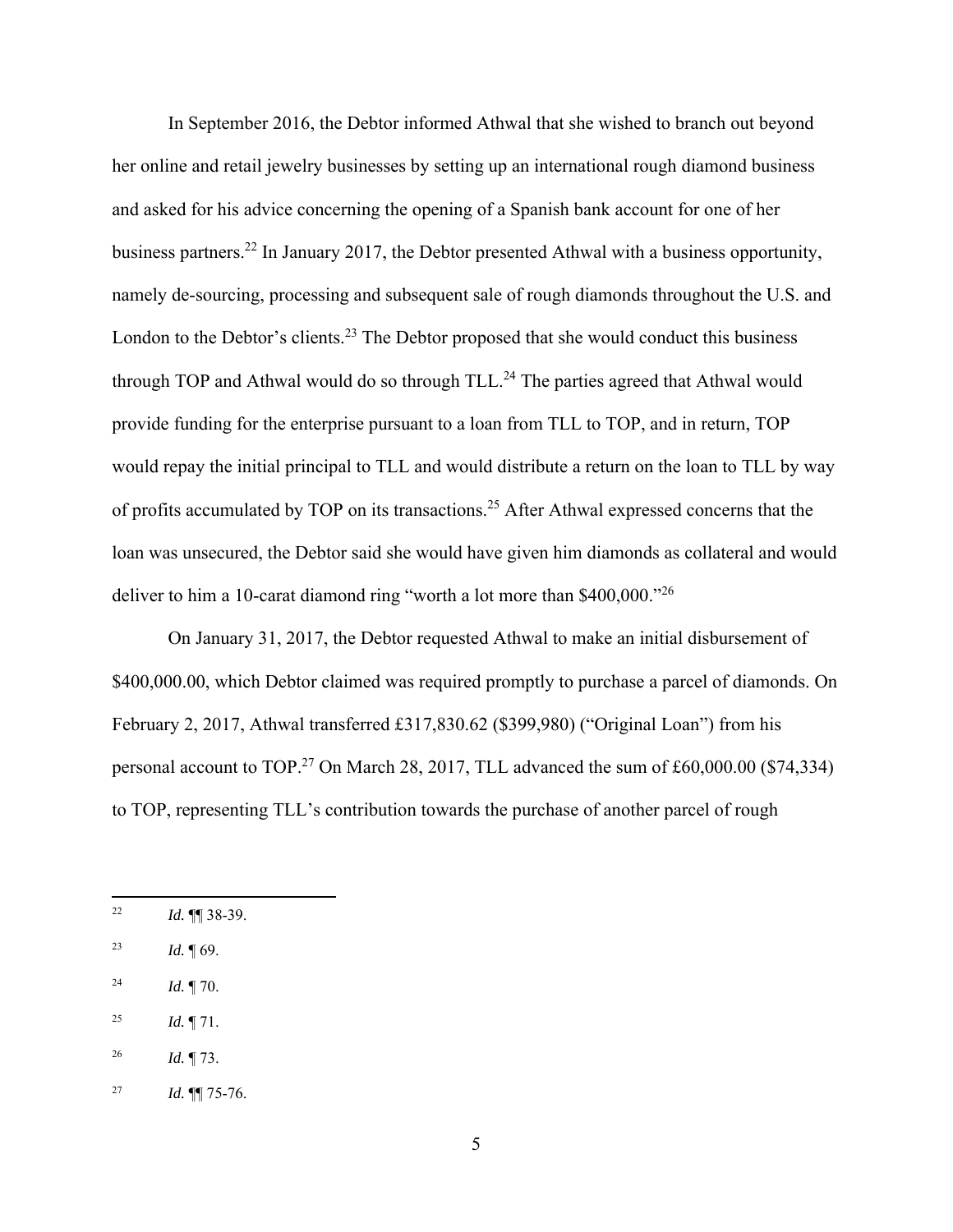diamonds.<sup>28</sup> On May 18, 2017, TLL advanced the sum of £47,270.30 (\$59,964) to TOP, representing TLL's contribution towards an alleged acquisition of 1,000 carats of diamonds.<sup>29</sup> June 12, 2017, TLL advanced the sum of £300,000 (\$377,400) to TOP, as a contribution towards an alleged purchase of 793 carats of diamonds.<sup>30</sup> The sum total of the Original Loan and subsequent loan advances (collectively the "Loan") is approximately \$911,678.00.

On October 3, 2017, in an email, the Debtor represented to Athwal that she and her accountant were in the process of submitting a repayment of the Loan in the amount of  $$1,000,000.00$ <sup>31</sup> When Athwal did not receive the promised payment, he became increasingly concerned about the collectability of the Loan.32 In response to Athwal's concerns, on October 24, 2017, the Debtor executed a Continuing Guarantee, whereby she expressly agreed to personally guaranty the debts owed by TOP to TLL (the "Personal Guaranty").<sup>33</sup>

By letter addressed to TLL dated November 10, 2017, TOP confirmed the receipt of \$922,000 (£732,000 GBP) from TLL between February 2017 and June 2017 "as part of a joint venture and investments to buy merchandise."<sup>34</sup> In that letter, TOP acknowledged it's debt to TLL in the sum of \$2,000,000 as of November 10, 2017.<sup>35</sup> Further, the letter states that "TOP has agreed to reimburse a minimum sum of \$2,000,000 (without any offset or deductions) to TLL

- 30 *Id.* ¶ 81.
- $1^{31}$  *Id.*  $\sqrt{\ }$  82.
- $^{32}$  *Id.*  $\sqrt[3]{84}$ .
- 33 *Id.* ¶ 85; *see also id.* Ex. A.

34 *Id.* Ex. A, at 13.

35 *Id.* 

<sup>28</sup> *Id.* ¶ 79.

<sup>29</sup> *Id.* ¶ 80.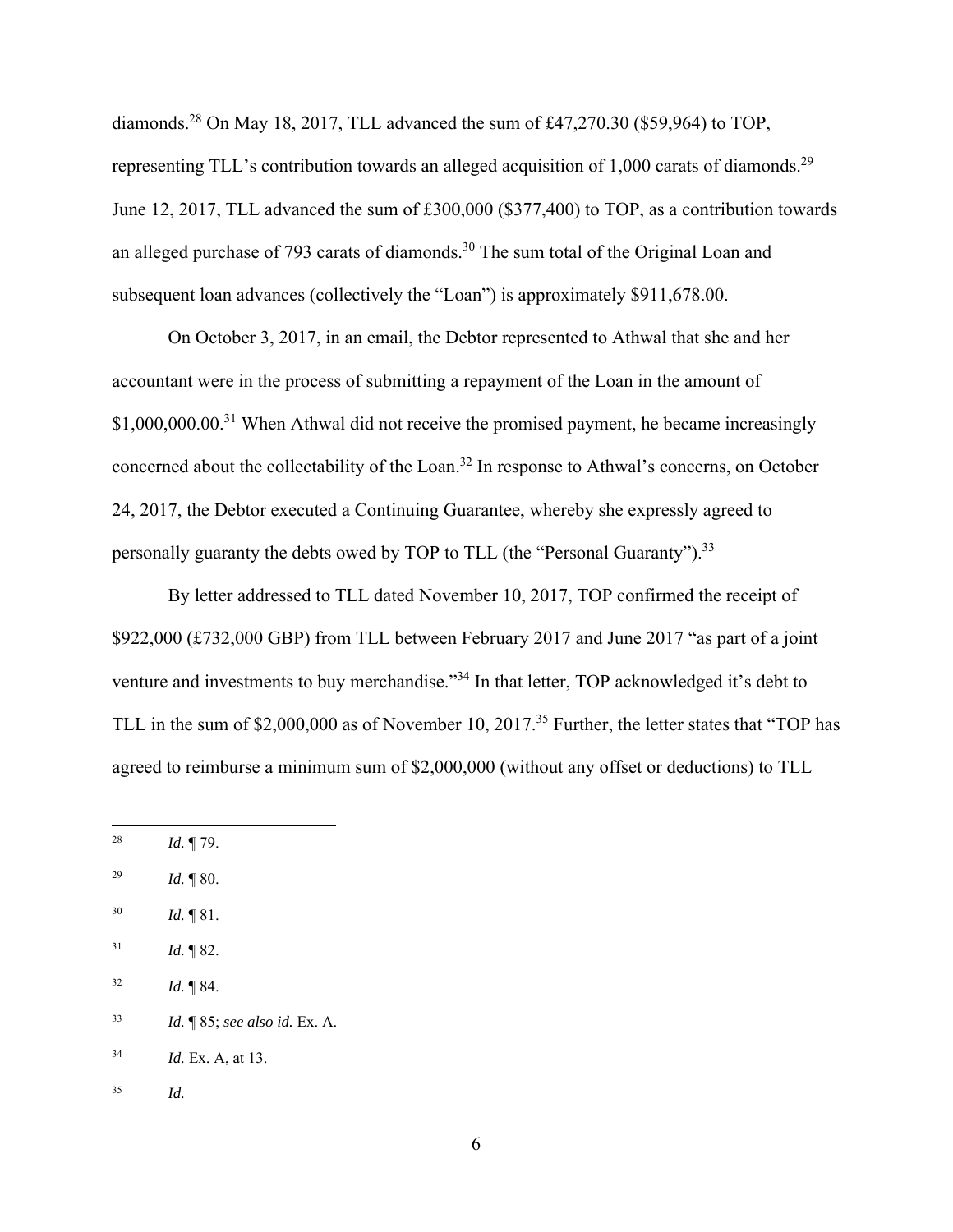which shall comprise of both the original capital together with profit share as party of the joint venture."36 Plaintiffs assert that despite numerous subsequent demands for repayment, the Debtor has failed to produce any of the funds that she has acknowledged are due and owing to them.<sup>37</sup>

On May 6, 2019, Athwal and TLL filed suit against the Debtor in New York State Supreme Court, New York County (the "State Court Action").<sup>38</sup> In response to pre-petition discovery demands in the State Court Action, the Debtor produced to Plaintiffs what she represented to be JPMorgan Chase Bank ("Chase") account statements demonstrating application of the funds loaned by TLL to TOP to legitimate business expenses.<sup>39</sup> Thereafter, in response to Plaintiffs' subpoena, Chase produced account statements for the same accounts and time periods that were markedly different from those produced by the Debtor, and belied the Debtor's assertion that she used the Loan proceeds for legitimate business purposes.40 Plaintiffs contend such acts demonstrate a willful effort to deceive and defraud as to the existence, use, and location of Plaintiffs' loan funds.41 Plaintiffs further allege the Debtor "provided Plaintiffs with a falsified financial statement that purports to demonstrate that [the Debtor's] inability to repay the Loan was due to legitimate losses incurred by Treasures of Prince."<sup>42</sup>

41 *Id.* ¶ 99.

<sup>36</sup> *Id.* 

<sup>37</sup> *Id.* ¶ 88.

<sup>&</sup>lt;sup>38</sup> *Id.* ¶ 97. *See also Treasures London Limited, et al v. Poonam Keswani, et al.* (Index No. 652666/2019) (N.Y. Sup. Ct., N.Y. Cty., May 6, 2019).

<sup>39</sup> *Id.* ¶ 98; *see also id.* Ex. B.

<sup>40</sup> *Id.* ¶ 99; *see also id.* Ex. C.

<sup>42</sup> *Id.* ¶ 129; *see also id.* Ex. D.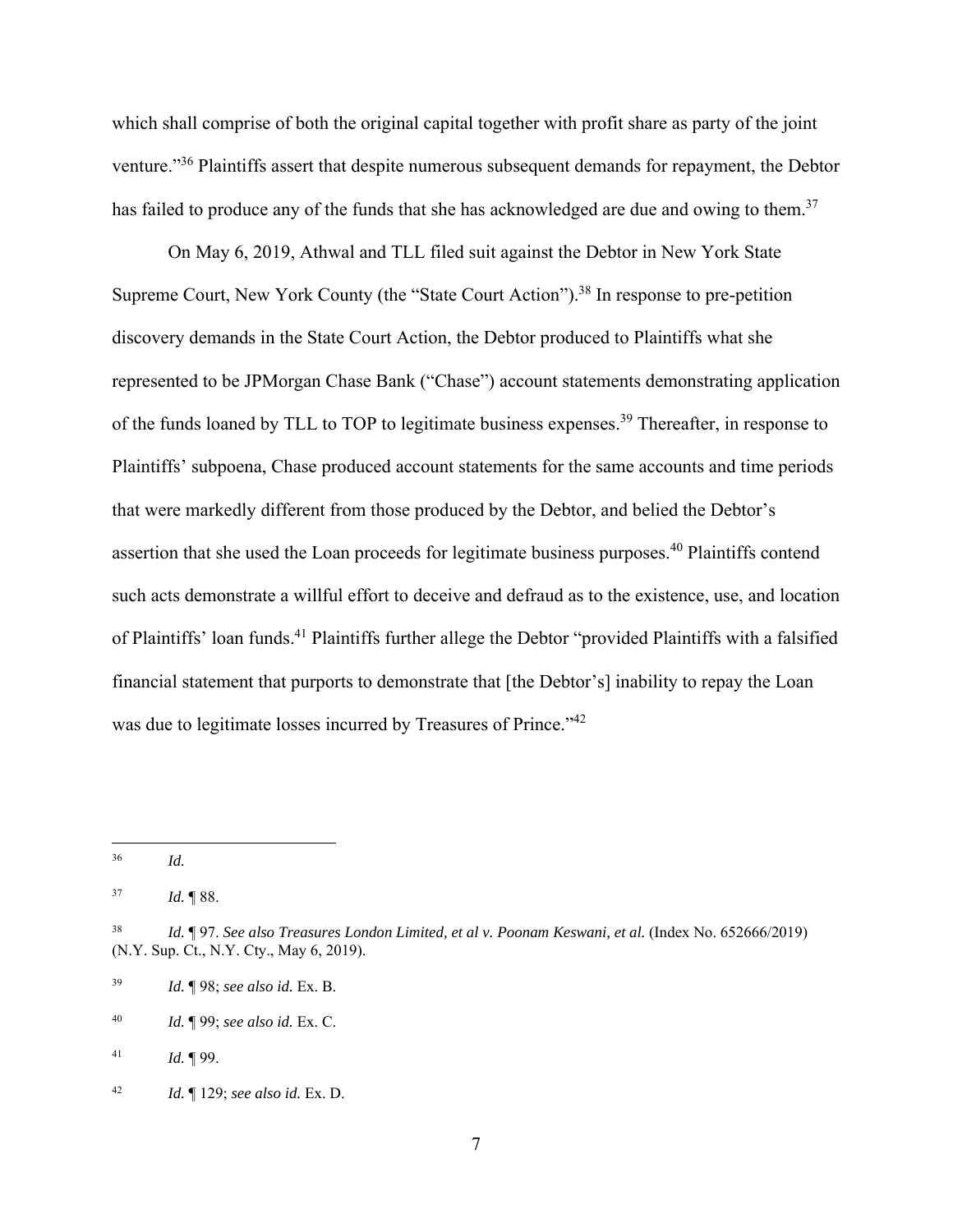#### Legal Standard

Rule 55(b) "provides a 'two-step process' for the entry of a judgment against a party that fails to defend: first, the entry of a default, and second, the entry of a default judgment." *City of New York v. Mickalis Pawn Shop, LLC*, 645 F.3d 114, 128 (2d Cir. 2011) (quoting *New York v. Green*, 420 F.3d 99, 104 (2d Cir. 2005)). *See* Fed. R. Civ. P. 55(b). Default judgments are not favored but are sometimes necessary. *See Sun Bank of Ocala v. Pelican Homestead and Savings Association*, 874 F.2d 272, 276 (5th Cir. 1989) (default judgment is a "drastic remedy, not favored by the Federal Rules and resorted to by courts only in extreme situations."). *See also McKenzie v. Wakulla Cty*., 89 F.R.D. 444, 445 (N.D. Fla. 1981) (default judgments, although not favored, are "necessary to ensure the functioning of the judicial process."). Where, as here, the defaulting party is acting *pro se*, the Court "must be especially hesitant to enter a default judgment." *Interscope Records v. Benavides*, 241 F.R.D. 458, 461 (W.D. Tex. 2006). *See also Goodrich v. WFS Financial, Inc*., No. 06–CV–1435, 2008 WL 1805819, at \*1 (N.D.N.Y. Apr. 18, 2008) ("a *pro se* litigant is held to a lesser standard in terms of satisfying procedural rules, and hence, a default judgment should be used sparingly against these parties."); *Ward v. Ramkalawan*, No. CV 11-4295 JS ARL, 2013 WL 1149108, at \*2 (E.D.N.Y. Feb. 11, 2013), report and recommendation adopted, No. 11-CV-4295 JS ARL, 2013 WL 1149068 (E.D.N.Y. Mar. 19, 2013) (same).

Rule 55 "tracks the ancient common law axiom that a default is an admission of all wellpleaded allegations against the defaulting party." *D.H. Blair & Co., Inc. v. Gottdiener*, 462 F.3d 95, 107 (2d Cir. 2006) (quoting *Vt. Teddy Bear Co. v. 1–800 Beargram Co.,* 373 F.3d 241, 246 (2d Cir. 2004)). However, "a defendant's default does not in itself warrant the court in entering default judgment. There must be a sufficient basis in the pleadings for the judgment entered."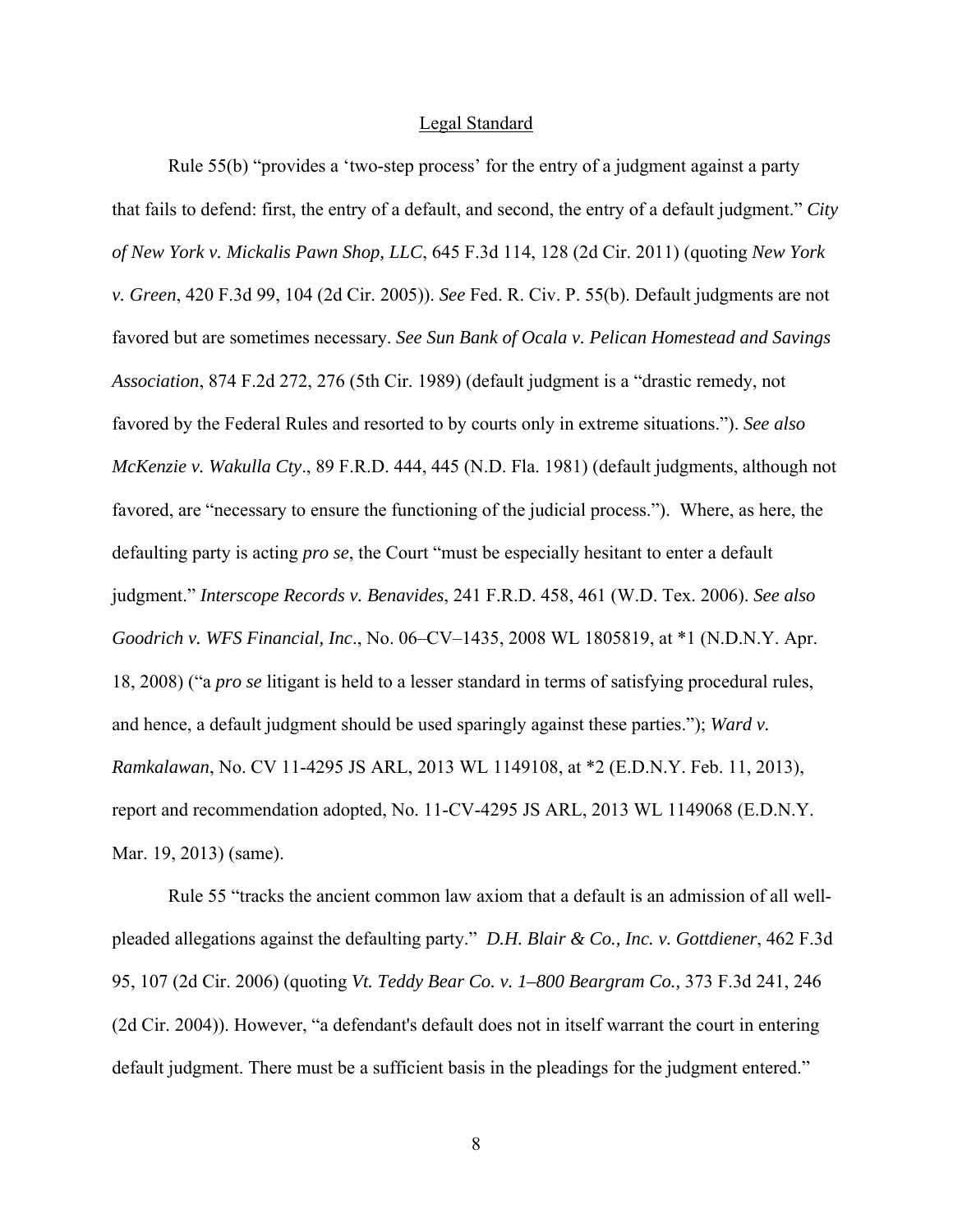*Nishimatsu Constr. Co., Ltd. v. Houston Nat. Bank*, 515 F.2d 1200, 1206 (5th Cir. 1975). Accordingly, "[a] request for default judgment may be denied when the complaint is insufficient." *Discovery Bank v. Fuentes (In re Fuentes),* 474 B.R. 497, 500 (Bankr. S.D. Tex. 2012).

#### Discussion

### a. Claims for Relief Under 11 U.S.C. § 523

In the Amended Complaint, the Plaintiffs assert four causes of action seeking relief against the Debtor under section 523(a) of the Bankruptcy Code. Specifically, they assert claims under sections 523(a)(2)(A) (Am. Compl. ¶¶ 91-105 (Count I)), (a)(2)(B) (*id.* ¶¶ 107-113 (Count II)); (a)(4) (*id.* ¶¶ 115-121 (Count III)), and (a)(6) (*id.* ¶¶ 123-126 (Count IV)). In each of these claims, the Plaintiffs request the Court (i) determine that the monetary portions of their fraud and related claims against the Debtor are non dischargeable pursuant to section 523; and (ii) to grant them stay relief to permit them to continue to prosecute the State Court Action.<sup>43</sup>

Section 523 of the Bankruptcy Code excepts certain debts from discharge. *See* 11 U.S.C. § 523. "The party seeking an exception to discharge bears the burden of proof by a preponderance of the evidence." *Benzaquen v. Rabinowitz (In re Rabinowitz)*, 508 B.R. 874, 879 (Bankr. S.D.N.Y. 2014) (citing *Grogan v. Garner*, 498 U.S. 279, 285 (1991)). Exceptions to

Am. Compl. ¶ 105.

<sup>43</sup> For example, in support of Count I of the Amended Complaint, the Plaintiffs request that the Court:

A. Determine that the monetary portion of the Plaintiff's fraud and related claims against the Debtor/Defendant are non dischargeable pursuant to 11 U.S.C. 523(a)(2)(B);

B. Grant the Plaintiffs relief from the automatic stay, so as to permit the Plaintiffs to continue pursuing the New York State Supreme Court matter as described herein; and

C. For such other and further relief as this Court deeds just and proper under the circumstances.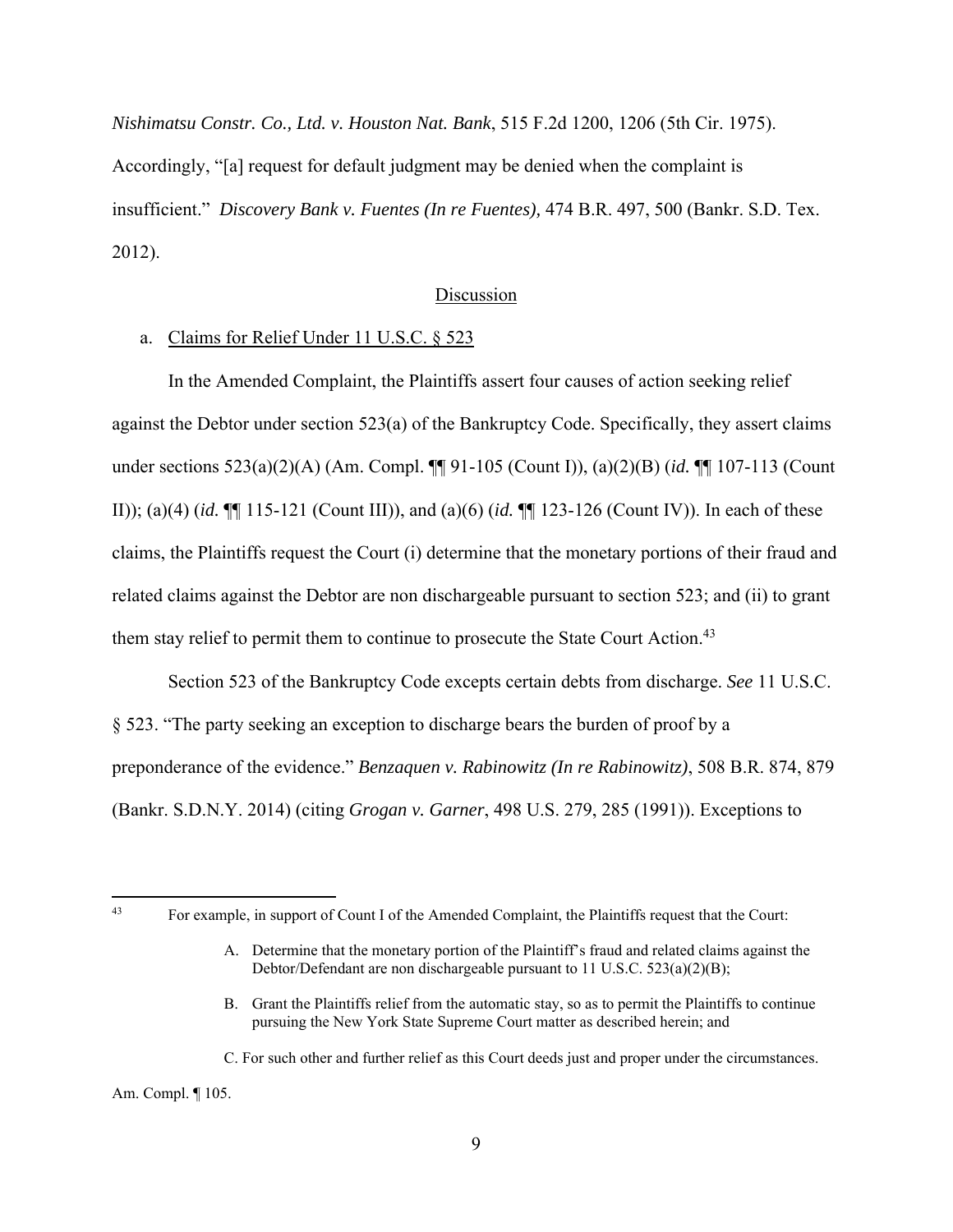discharge are construed narrowly. *Id*.; *see also Andy Warhol Found. for Visual Arts, Inc. v.* 

*Hayes (In re Hayes)*, 183 F.3d 162, 167 (2d Cir. 1999). This effectuates the Bankruptcy Code's

objective to provide "the debtor 'a new opportunity in life and a clear field for future effort,

unhampered by the pressure and discouragement of preexisting debt.' " *Fleet Credit Card Servs.* 

*v. Macias (In re Macias)*, 324 B.R. 181, 187 (Bankr. E.D.N.Y. 2004) (quoting *Cazenovia Coll. v.* 

*Renshaw (In re Renshaw)*, 222 F.3d 82, 86 (2d Cir. 2000)).

As relevant, section 523 states:

(a) A discharge under section 727…of this title does not discharge an individual debtor from any debt—

\* \* \* \*

(2) for money, property, services, or an extension, renewal, or refinancing of credit, to the extent obtained by—

> (A) false pretenses, a false representation, or actual fraud, other than a statement respecting the debtor's or an insider's financial condition;

> (B) use of a statement in writing— (i) that is materially false; (ii) respecting the debtor's or an insider's financial condition; (iii) on which the creditor to whom the debtor is liable for such money, property, services, or credit reasonably relied; and (iv) that the debtor caused to be made or published with intent to deceive; …

\* \* \* \*

(4) for fraud or defalcation while acting in a fiduciary capacity, embezzlement, or larceny;

\* \* \* \*

(6) for willful and malicious injury by the debtor to another entity or to the property of another entity.

11 U.S.C.  $\S$ § 523(a)(2), (4), (6). As used in this section the term "debt" means liability on a

claim. *See* 11 U.S.C. § 101(12). In turn, the term "claim" means "a right to payment, whether or

not reduced to judgment, liquidated, unliquidated, fixed, contingent, matured, unmatured,

disputed, undisputed, legal, equitable, secured, or unsecured." *Id.* § 101(5)(A). A "right to

payment" is nothing more nor less than an "enforceable obligation." *Cohen v. de le Cruz*, 523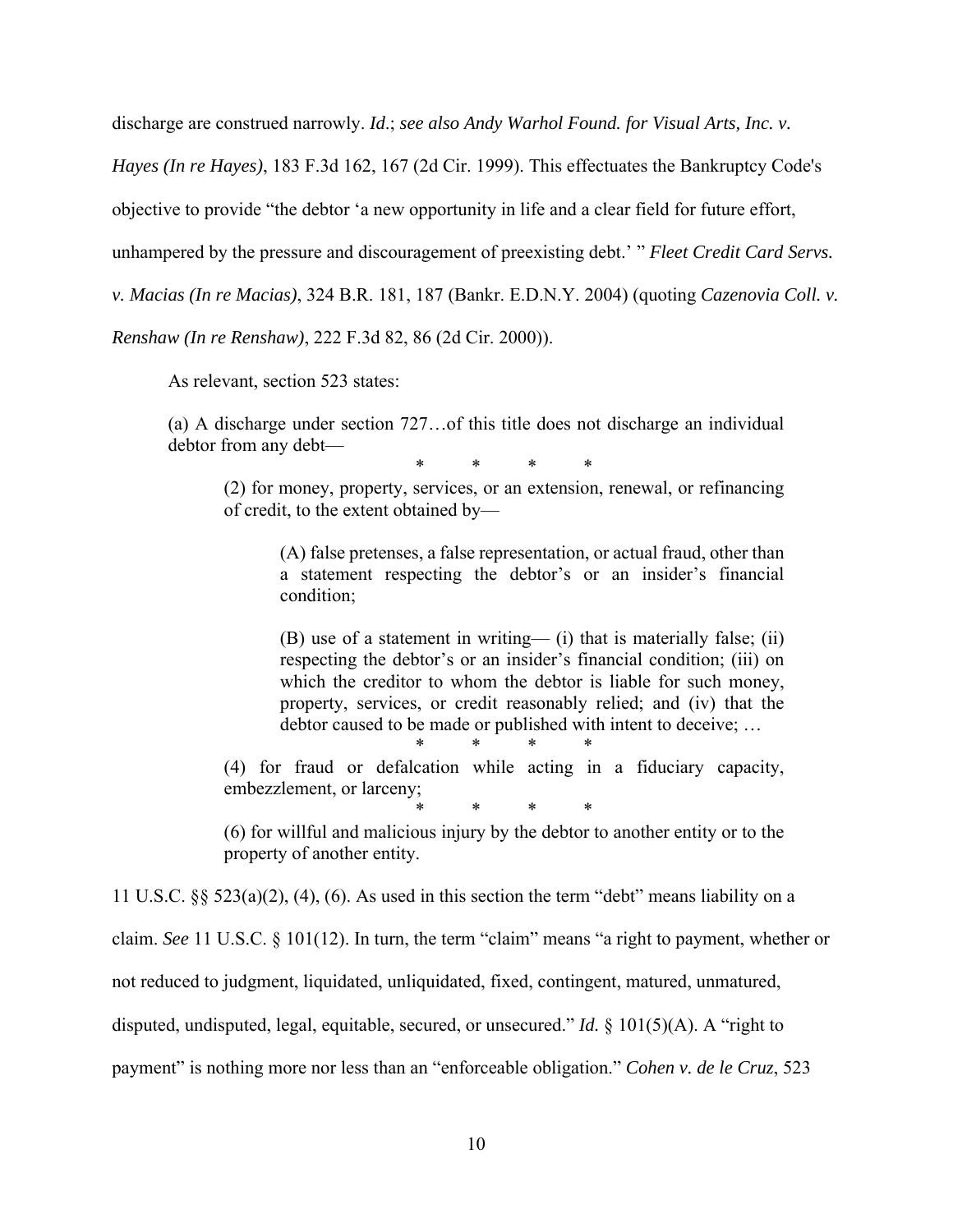U.S. 213, 218 (1998) (citing *Pennsylvania Dept. of Public Welfare v. Davenport*, 495 U.S. 552, 559 (1990)).

In that light, in assessing the merits of a claim for relief under section 523, a court must consider (i) whether the creditor holds an enforceable obligation under non-bankruptcy law; and (ii) whether the debt is non-dischargeable under section 523(a). "In the absence of an enforceable obligation, there is no "debt" that can be non-dischargeable." *In re Roland*, 294 B.R. 244, 249 (Bankr. S.D.N.Y. 2003) (citations omitted). *See also In re McKendry*, 40 F.3d 331, 337 (10th Cir. 1994) (there are "two distinct issues in a nondischargeability proceeding. The first, the establishment of the debt itself…"); *In re Bundick*, 303 B.R. 90, 103 (Bankr. E.D. Va. 2003) ("An action to determine the dischargeability of a debt under  $\S$  523(a) has two components.... The first step requires that the creditor establish that a debt is in fact owed by the debtor.") (citations omitted); *In re Hazelton*, 304 B.R. 145, 150 (Bankr. M.D. Pa. 2003) ("Application of a subsection 523(a) discharge exception hinges on a finding, under applicable law, that the obligations at issue are personal debts of Debtor."); *In re Desiderio*, 213 B.R. 99, 106 (Bankr. E.D. Pa. 1997) ("[T]he presence of a debt in some amount must be proven to support a claim of nondischargeability."). If the Plaintiffs do not hold a valid debt against the Debtor, then they cannot prevail in their section 523(a) causes of action.

The Plaintiffs allege that in October 2017, the Debtor "executed a Personal Guaranty, whereby the [Debtor] expressly agreed to personally guaranty the debts owed to TLL."<sup>44</sup> They say that as of November 10, 2017, "the [Debtor] acknowledged that the total debt owed to TLL as of said date was \$2,000,000.00 and expressly affirmed her promise to repay the sum of

<sup>44</sup> Am. Compl. ¶ 85.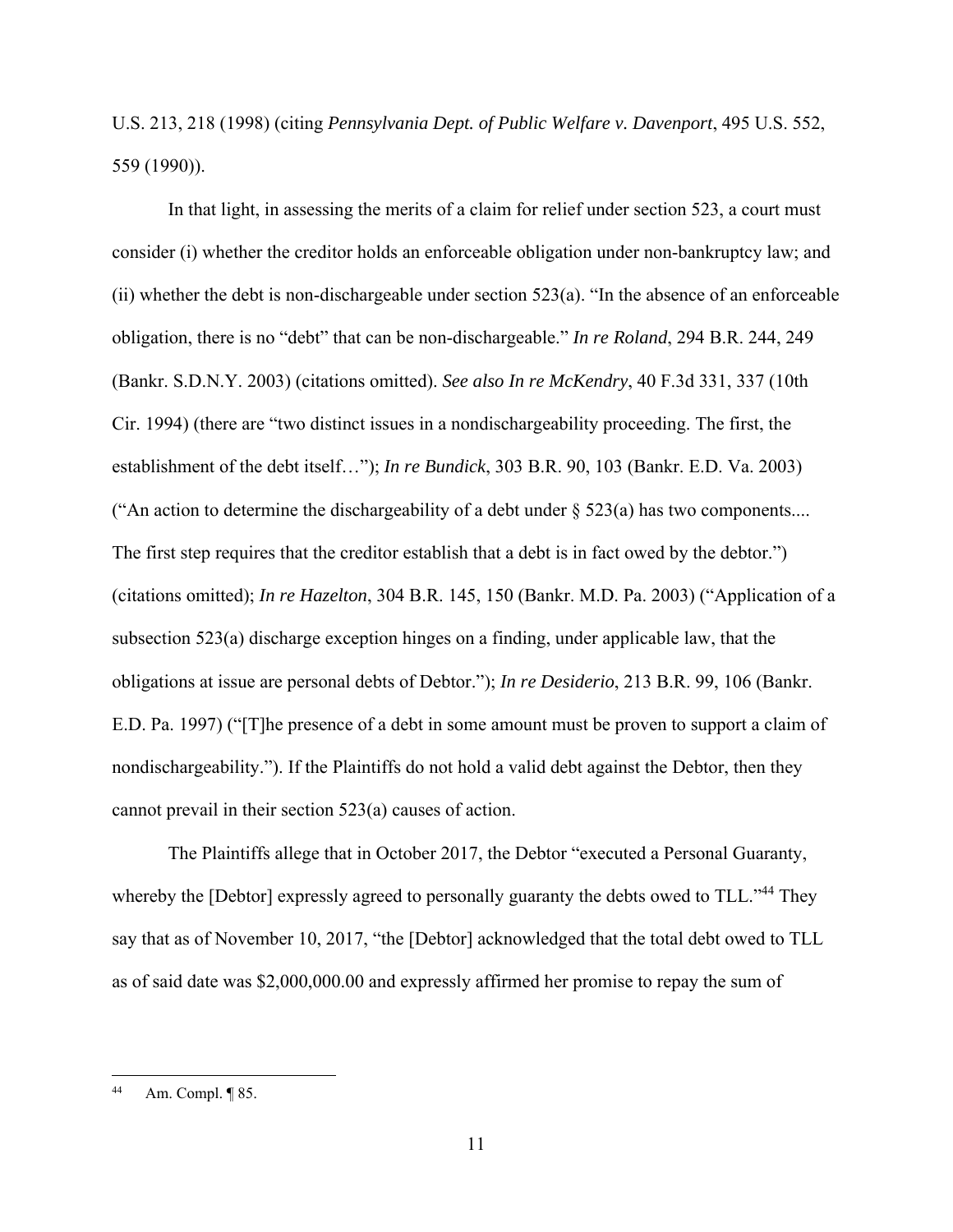\$2,000,000.00 to TLL/Athwal in relation to same,<sup>145</sup> but that "[d]espite numerous subsequent demands for repayment, the [Debtor] has failed to repay any of the funds that she has acknowledged are due and owing to TLL/Athwal, to date."46 They contend that because the guaranty gives rise to a claim under section 101(5)(A) of the Bankruptcy Code and that Debtor's liability under the Personal Guaranty is clear "as a matter of law," they have made a prima facie showing that the their claim arising from the guaranty is valid and enforceable, and, as such, the Court should enter a default judgement against the Debtor determining that her "debt is nondischargeable" under section 523 of the Bankruptcy Code. *See* Supplemental Brief at 1-2.

 A breach of a personal guaranty gives rise to a claim under the Bankruptcy Code. *See In re Motley*, 268 B.R. 237, 240 (Bankr. C.D. Cal. 2001) ("A personal guarantee is within the scope of the statutory definition of a claim.") (citing *Travelers Ins. Co. v. Cambridge Meridian Group (In re Erin Food Servs.)*, 980 F.2d 792, 796 (1st Cir. 1992)). However, although the Plaintiffs allege in the Amended Complaint that they hold claims against the Debtor under the guaranty, they do not allege that they hold a valid debt against the Debtor. Nor can they because at issue in the State Court Action – and not in the Amended Complaint – is the enforcement of the Personal Guaranty against the Debtor. There must be a determination that the Debtor is liable to Plaintiffs on their claims against the Debtor before a debt can arise against the Debtor. Accordingly, no debt is presently owed by the Debtor to Plaintiffs on account of her Personal Guaranty. *In re Moy*, No. AP 12-A-96129, 2015 WL 1585525, at \*7 n. 9 (Bankr. N.D. Ill. Apr. 3, 2015) (failing to show the debtor has liability of a claim means there is no debt incurred by the debtor); *In re Ekuban*, No. 03-35869SAF-7, 2004 WL 1088340, at \*5 (Bankr. N.D. Tex. Apr. 16, 2004), *aff'd*,

<sup>45</sup> *Id.* ¶ 86.

<sup>46</sup> *Id.* ¶ 88.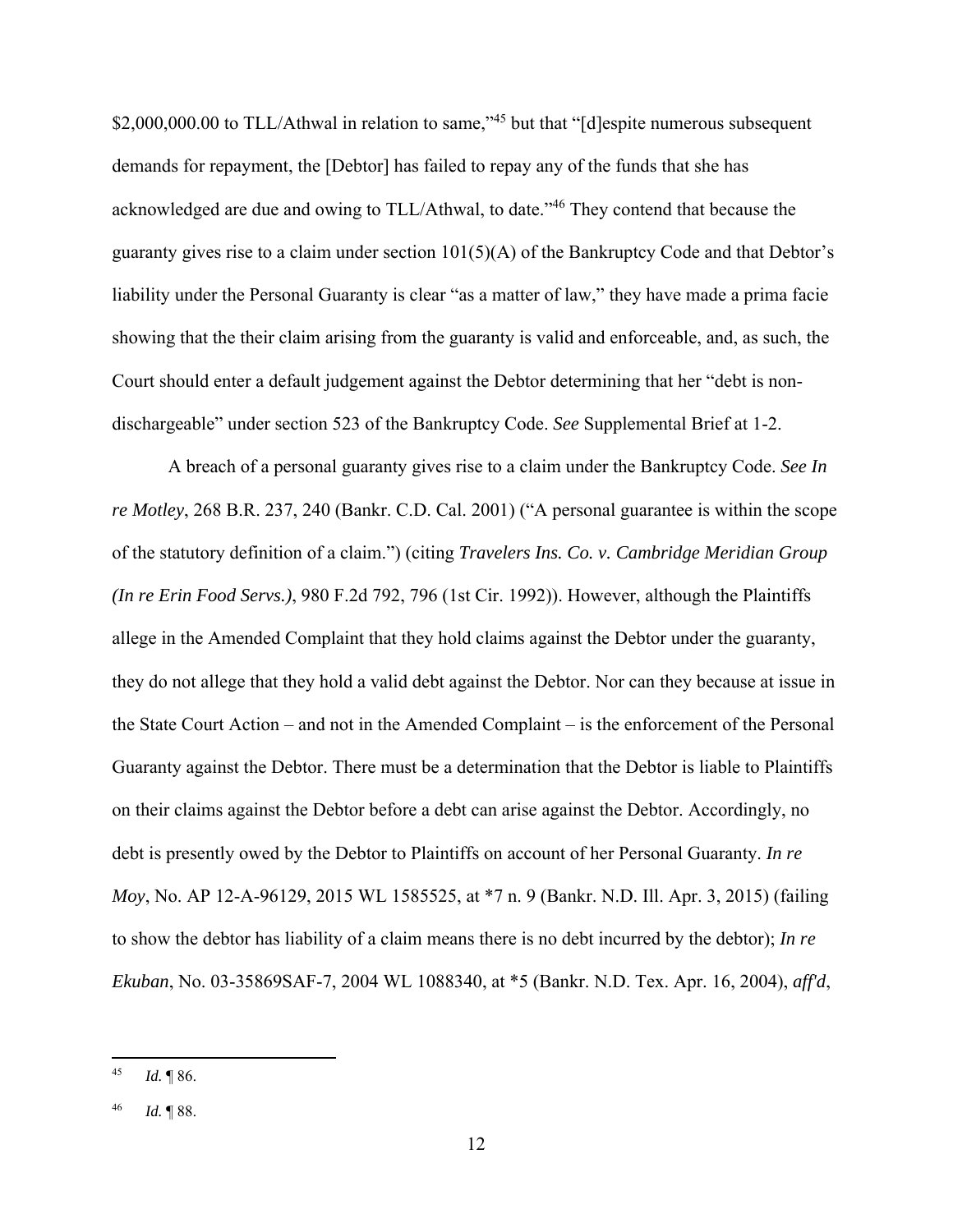177 F. App'x 407 (5th Cir. 2006) (finding that an unenforceable guaranty does not create a debt). "In the absence of an enforceable obligation, there is no 'debt' that can be non-dischargeable." *In re Roland*, 294 B.R. at 249. *See also In re Nichols,* 509 B.R. 722, 725 (Bankr. N.D. Okla. 2014) ("In order for  $\S 523(a)(2)(A)$  to come into play, there must be a debt that is subject to discharge. If there is no debt, there is no issue of dischargeability."); *In re Deemer,* 360 B.R. 278 (Bankr. N.D. Iowa 2007) (claim for relief under section 523 is premature where no debt yet exists); *Matter of Conway*, 96 B.R. 311, 313 (D. Colo. 1989) (affirming the bankruptcy court's dismissal of claims for relief under section 523(a) where no debt existed.) In the Amended Complaint, the Plaintiffs do not seek a determination that the Debtor is liable on the Personal Guaranty. Rather, they ask the Court to grant them stay relief to permit them to continue pursuing such a determination in the State Court Action.

 The Plaintiffs have failed to demonstrate that they hold an enforceable debt against the Debtor. Accordingly, the Court denies the Motion for entry of a default judgment under Counts I through IV of the Amended Complaint.

### b. Claim for Relief Under 11 U.S.C.  $\S 727(a)(3)$

In Count V of the Amended Complaint, the Plaintiffs seek relief against the Debtor under section 727(a)(3) of the Bankruptcy Code. Am. Compl.  $\P$  127-132. As support for that claim they allege that "[i]n furtherance of her fraudulent scheme … [the Debtor] falsified multiple Chase Bank Statements intend[ing] to deceive Plaintiffs into believing the Loan proceeds were utilized for legitimate business purposes," and "provided Plaintiffs with falsified financial statements that purport to demonstrate [her] inability to repay the Loan was due to legitimate losses." *Id.* ¶¶ 128-129.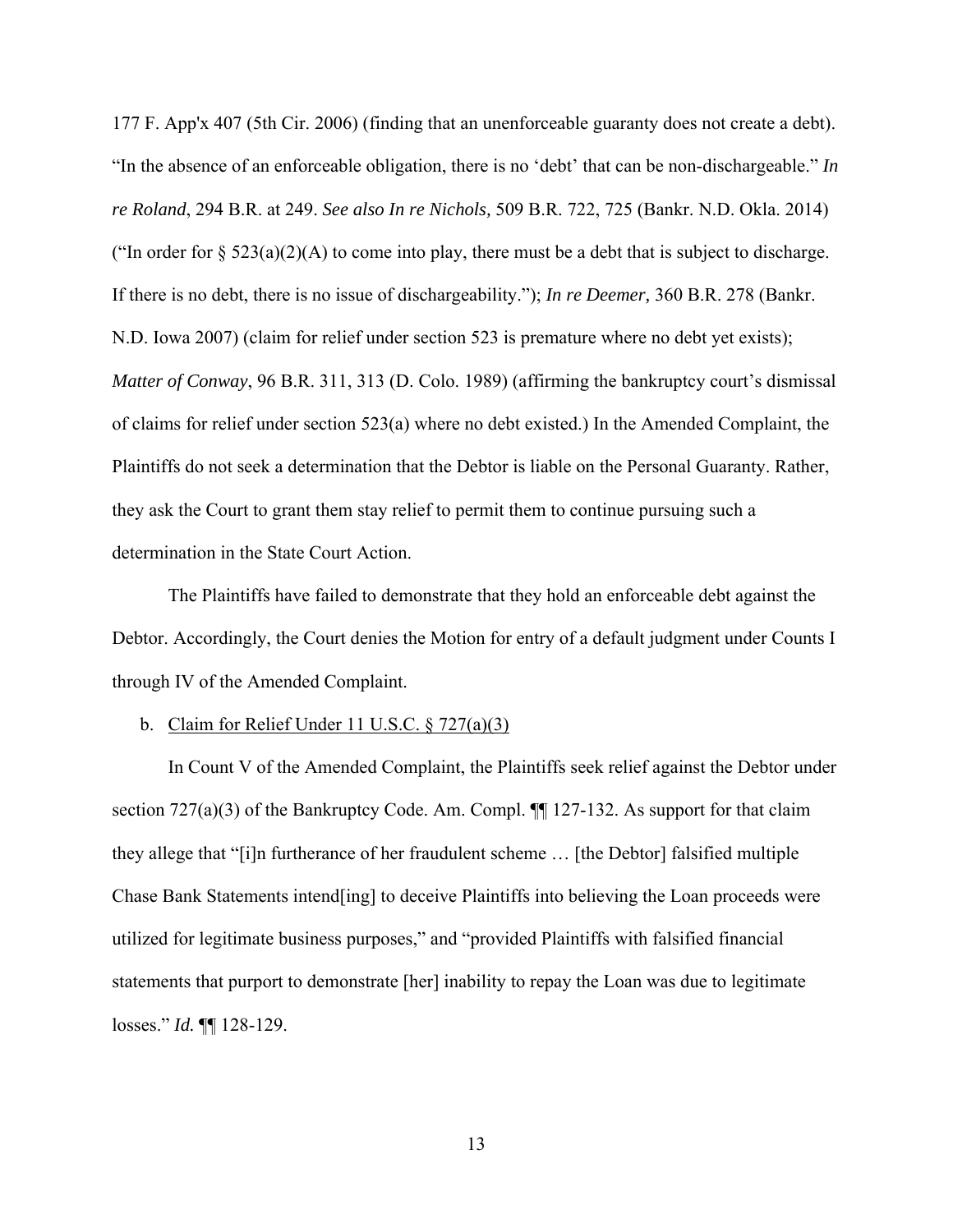Under section 727(a) of the Bankruptcy Code, a court "shall grant the debtor a discharge" unless one of the twelve exceptions contained in section 727(a) applies. *See* 11 U.S.C. § 727(a). Generally, a denial of discharge pursuant to section 727 is characterized as an extreme remedy that "must be construed strictly against those who object to the debtor's discharge and liberally in favor of the bankrupt." *In re Cacioli*, 463 F.3d 229, 234 (2d Cir. 2006) (citing *State Bank of India v. Chalasani (In re Chalasani)*, 92 F.3d 1300, 1310 (2d Cir. 1996) (internal quotations omitted)). The burden of persuasion rests with the objecting party to show by a preponderance of the evidence that the debtor is not entitled to discharge. *In re Zembko*, 367 B.R. 253, 254 (Bankr. D. Conn. 2007); *In re Jacobowitz*, 296 B.R. 666 (Bankr. S.D.N.Y. 2003); *In re Wolfson*, 152 B.R. 830 (S.D.N.Y. 1993).

Pursuant to section 727(c), only the "trustee, a creditor, or the United States trustee may object to the granting of a discharge under subsection (a) of [section 727]." 11 U.S.C. § 727(c). The Bankruptcy Code defines the term "creditor" as an "entity that has a claim against the debtor that arose at the time of or before the order for relief concerning the debtor." 11 U.S.C. §  $101(10)(A)$ . As such, to qualify as a "creditor" with standing to oppose the Debtor's discharge under section 727, Plaintiffs need only hold a "claim" against the Debtor that arose before the Petition Date. *In re Holstein*, 299 B.R. 211, 224 (Bankr. N.D. Ill. 2003), *aff'd sub nom*. *Jeffrey M. Goldberg & Assocs., Ltd. v. Holstein*, No. 03 C 8023, 2004 WL 2075442 (N.D. Ill. Aug. 31, 2004). "The word 'claim' is interpreted broadly under the Bankruptcy Code." *In re Okura & Co. (Am.), Inc*., 249 B.R. 596, 602 (Bankr. S.D.N.Y. 2000) (citations omitted). "Claim" encompasses any "right to payment, whether or not such right is reduced to judgment, liquidated, unliquidated, fixed, contingent, matured, unmatured, disputed, undisputed, legal, equitable, secured or unsecured." 11 U.S.C. § 101(5)(A). In defining "claim" so broadly, it was Congress' intent "that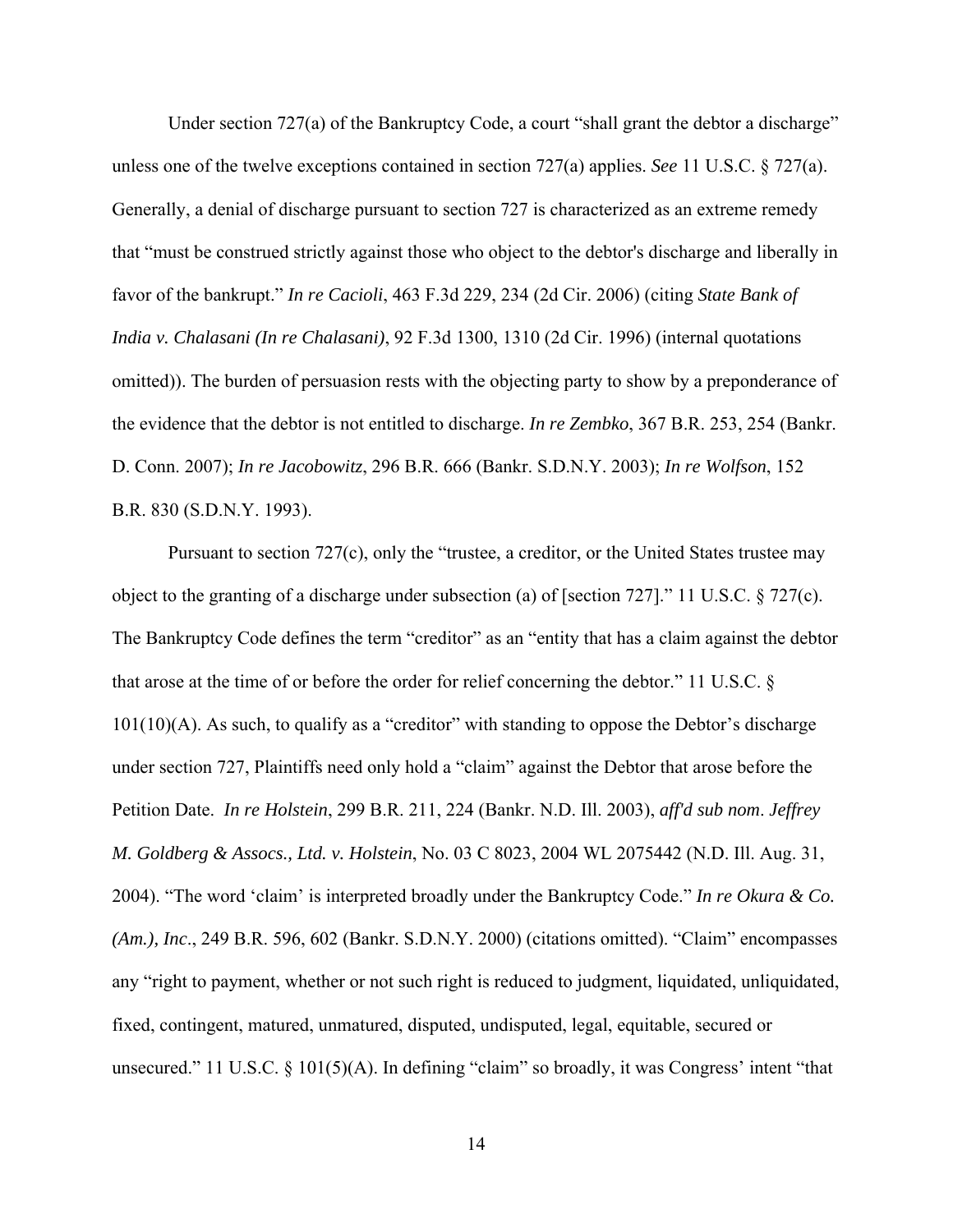'all legal obligations of the debtor, no matter how remote or contingent, [would] be able to be dealt with in the bankruptcy case....' " *Olin Corp. v. Riverwood Int'l Corp. (In re Manville Forest Prods. Corp.)*, 209 F.3d 125, 128 (2d Cir. 2000) (quoting *United States v. LTV Corp. (In re Chateaugay Corp.)*, 944 F.2d 997, 1003 (2d Cir. 1991)).

Plaintiffs' assertion of a right to payment under the Personal Guaranty constitutes a claim. *In re Motley*, 268 B.R. at 240. Because Plaintiffs hold "claims" against the Debtor, they are "creditors" with standing to seek the denial of the Debtor's discharge under section

 $727(a)(3)$ . Under that section, the court shall grant the debtor a discharge, unless-

the debtor has concealed, destroyed, mutilated, falsified, or failed to keep or preserve any recorded information, including books, documents, records, and papers, from which the debtor's financial condition or business transactions might be ascertained, unless such act or failure to act was justified under all of the circumstances of the case.

11 U.S.C. § 727(a)(3). This subsection "make[s] the privilege of a discharge dependent on a true representation of the debtor's financial affairs." *Colonial Bank v. Wynn (In re Wynn)*, 261 B.R. 286, 299 (Bankr. M.D. Ala. 2001). It ensures that creditors and trustees receive sufficient and accurate information to determine the debtor's financial history, financial condition, and the details of financial transactions. *Id*. The debtor shoulders the affirmative duty to maintain and retain comprehensible records. *Sackett v. Shahid (In re Shahid)*, 334 B.R. 698, 706 (Bankr. N.D. Fla. 2005). Courts and creditors should not be burdened with reconstructing and speculating as to the financial history or condition of a debtor. *Turner v. Tran (In re Tran)*, 297 B.R. 817, 835 (Bankr. N.D. Fla. 2003).

To obtain relief under section  $727(a)(3)$ , a creditor must demonstrate:

a. an act of destruction, mutilation, falsification or concealment of any recorded information including books, documents, records and papers by the debtor or someone acting for the debtor;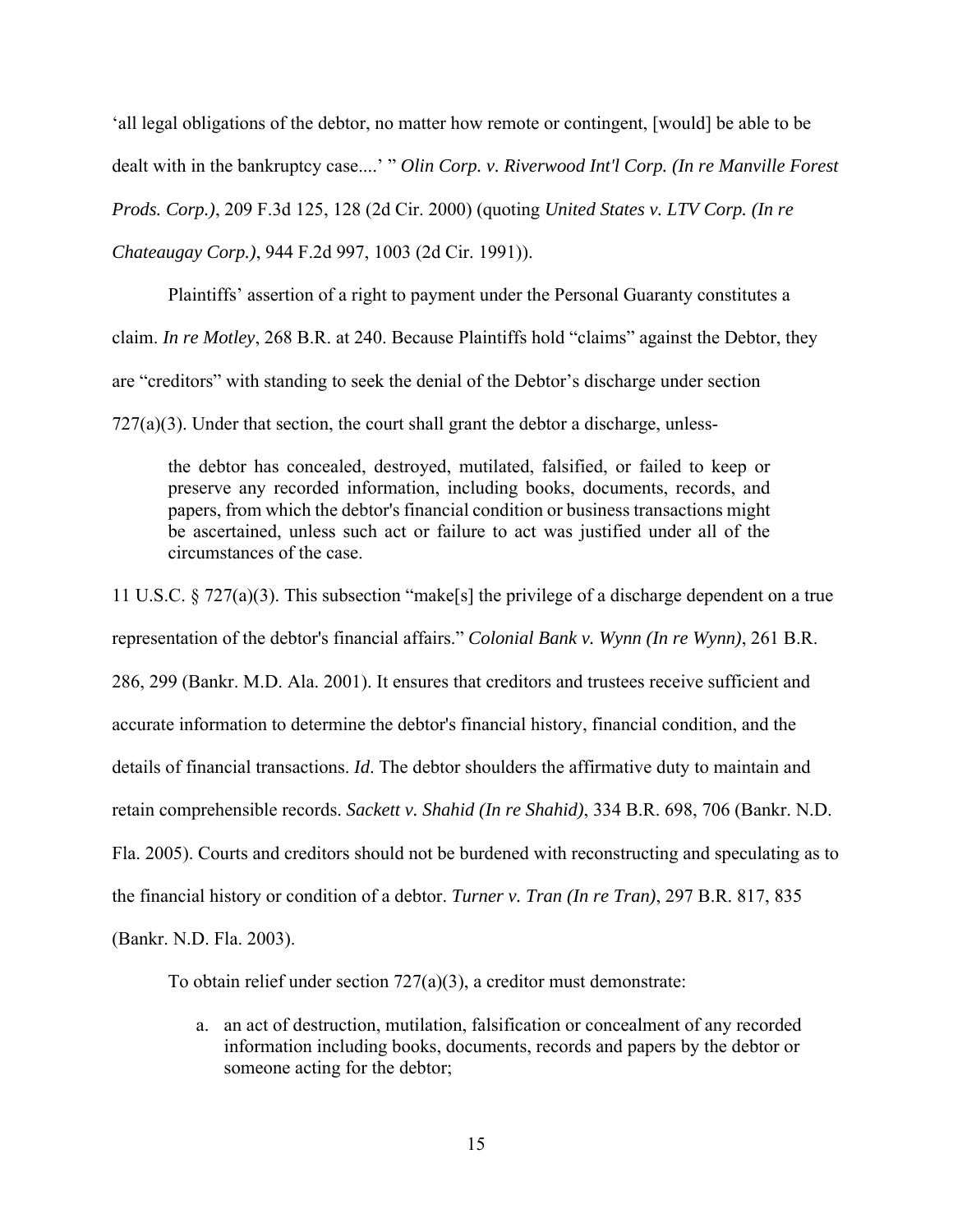b. and that by failing to keep such books or records, or by destroying or concealing such records, it is impossible to ascertain the financial condition and material business transactions of the debtor.

*In re Gardner*, 384 B.R. 654, 665 (Bankr. S.D.N.Y. 2008). *See also In re Hirsch,* No. 1-02- 17966-DEM, 2009 WL 3297278, at \*7 (Bankr. E.D.N.Y. Oct. 13, 2009) ("The essential elements of this cause of action are 1) the debtor has concealed, falsified or failed to keep records, 2) from which the debtor's financial condition or transactions might be ascertained, and 3) the conduct was not justified under all of the circumstances of the case.") (citing 11 U.S.C. § 727(a)(3); *In re Yadidi*, 274 B.R. 843, 852 (B.A.P. 9th Cir. 2002); *In re Miller*, 97 B.R. 760, 763-64 (Bankr. W.D.N.Y. 1989)).

The Plaintiffs allege that the Debtor produced false documentation concerning the financial condition of Treasures International, an entity that the Debtor controls, in response to discovery requests in the State Court Action. *See* Am. Complt. ¶¶ 98, 99, Exs. B, C. The Plaintiffs also assert that the Debtor "provided [them] with falsified financial statements," which they allege the Debtor used to misrepresent her inability to repay the Loan due to purported losses incurred by TOP. *Id*. ¶ 129; *see also id.* Ex. D; *id.* ¶ 87 ("In response to Athwal's numerous subsequent demands for repayment of the debt, the [Debtor] has fabricated elaborate tales of woe and excuses for her delays, all of which were patently false and intended to deceive Athwal.").

Section 727(a)(3) "does not punish a debtor for lack of cooperation in a *pre-bankruptcy* setting." *In re Dykes*, No. 4:05-BK-07711JMM, 2007 WL 1109217, at \*1 (Bankr. D. Ariz. Apr. 11, 2007) (emphasis in original). Rather, "[t]he purpose of the statute is to ensure a debtor's cooperation in the bankruptcy case itself." *Id.* "Complete disclosure in the bankruptcy case, to the trustee and the scheduled creditors, is a quid pro quo for discharge of debts." 4 Norton Bankr.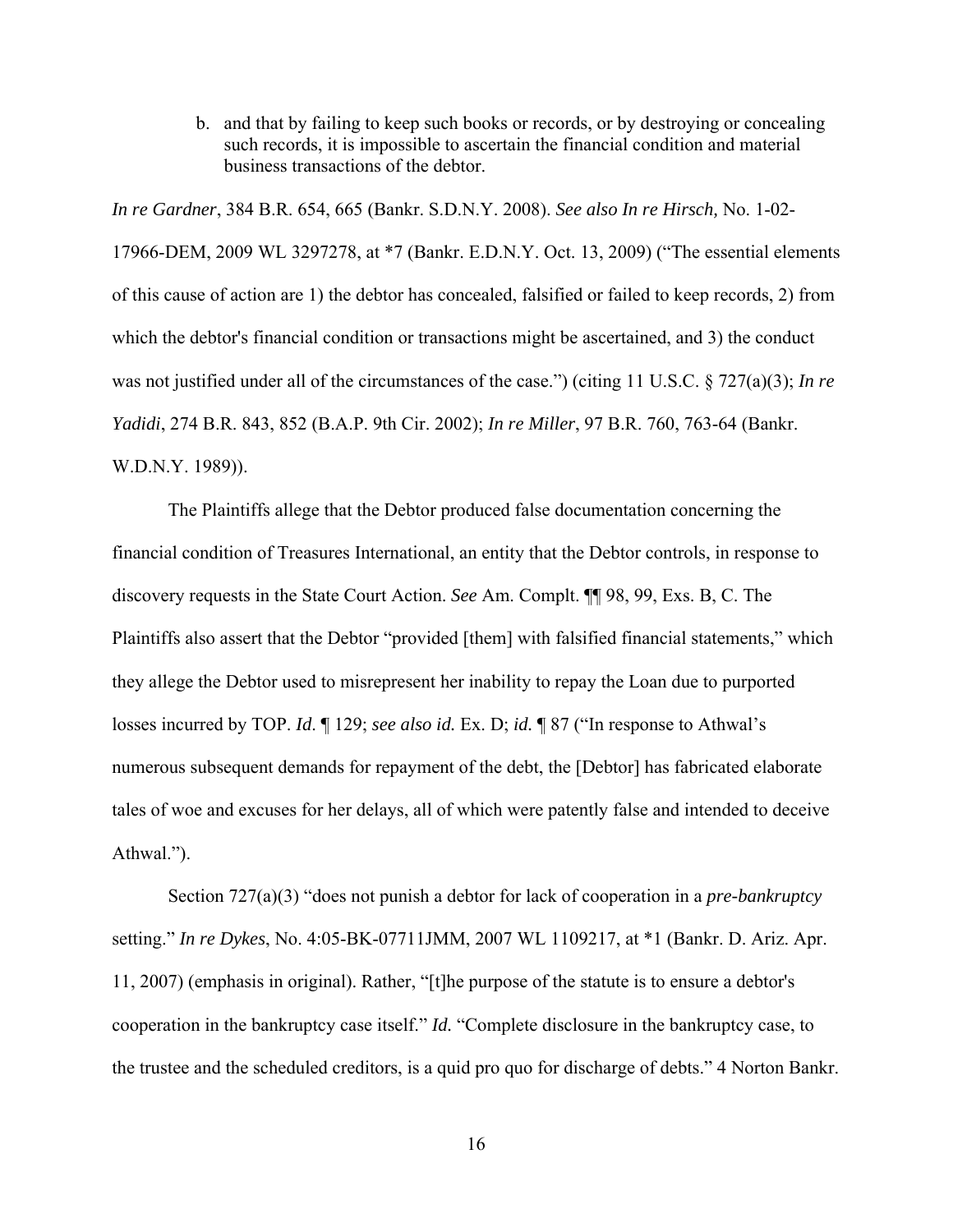Law & Practice 3d  $\S 86.9$  (2021). The Plaintiffs complain about actions taken by the Debtor prepetition, not during the chapter 7 case. Accordingly, as a matter of law, the Plaintiffs cannot state a claim for denying Debtor's bankruptcy discharge under section  $727(a)(3)$  of the Bankruptcy Code. *See In re Dykes,* 2007 WL 1109217, at \*2 (citations omitted).

Accordingly, the Court denies the Plaintiffs' request for default judgment on their claims under section  $727(a)(3)$ .

In their Supplemental Brief, the Plaintiffs assert that Debtor's alleged "dilatory acts" occurred pre-petition but contend that they occurred less than one year prior to the Petition Date. Supplemental Brief at 4. They assert that "if [the Debtor] concealed and/or falsified any recorded information form [sic] which the [Debtor's] financial condition or business transactions might be ascertained within one year prior to the filing of the Petition, whether in the instant matter or in connection with another case, the Court should deny [the Debtor] a discharge pursuant to 11 U.S.C. § 727(a)(3)." *Id.* at 3. As support for that contention, they rely on section 727(a)(7) of the Bankruptcy Code. *Id.* That section states the court shall grant the debtor a discharge, unless –

the debtor has committed any act specified in paragraph  $(2)$ ,  $(3)$ ,  $(4)$ ,  $(5)$ , or  $(6)$ of [section 727(a)], on or within one year before the date of the filing of the petition, or during the case, in connection with another case, under this title or under the Bankruptcy Act, concerning an insider.

11 U.S.C. § 727(a)(7).

In the Amended Complaint, the Plaintiffs did not assert a claim for relief against the Debtor under section 727(a)(7). As noted, under Rule 55(a), the uncontested, well-pleaded facts in a complaint are presumed to be true and are deemed admitted by the defaulting defendant. *See Caytas v. Maruszak,* 2009 WL 249377, at \*1 (S.D.N.Y. Jan. 30, 2009) (citations omitted). "This presumption is predicated upon the complaint giving the opposing party notice as to what specific relief its adversary seeks and what provision of which law is being invoked." *Khurana v.*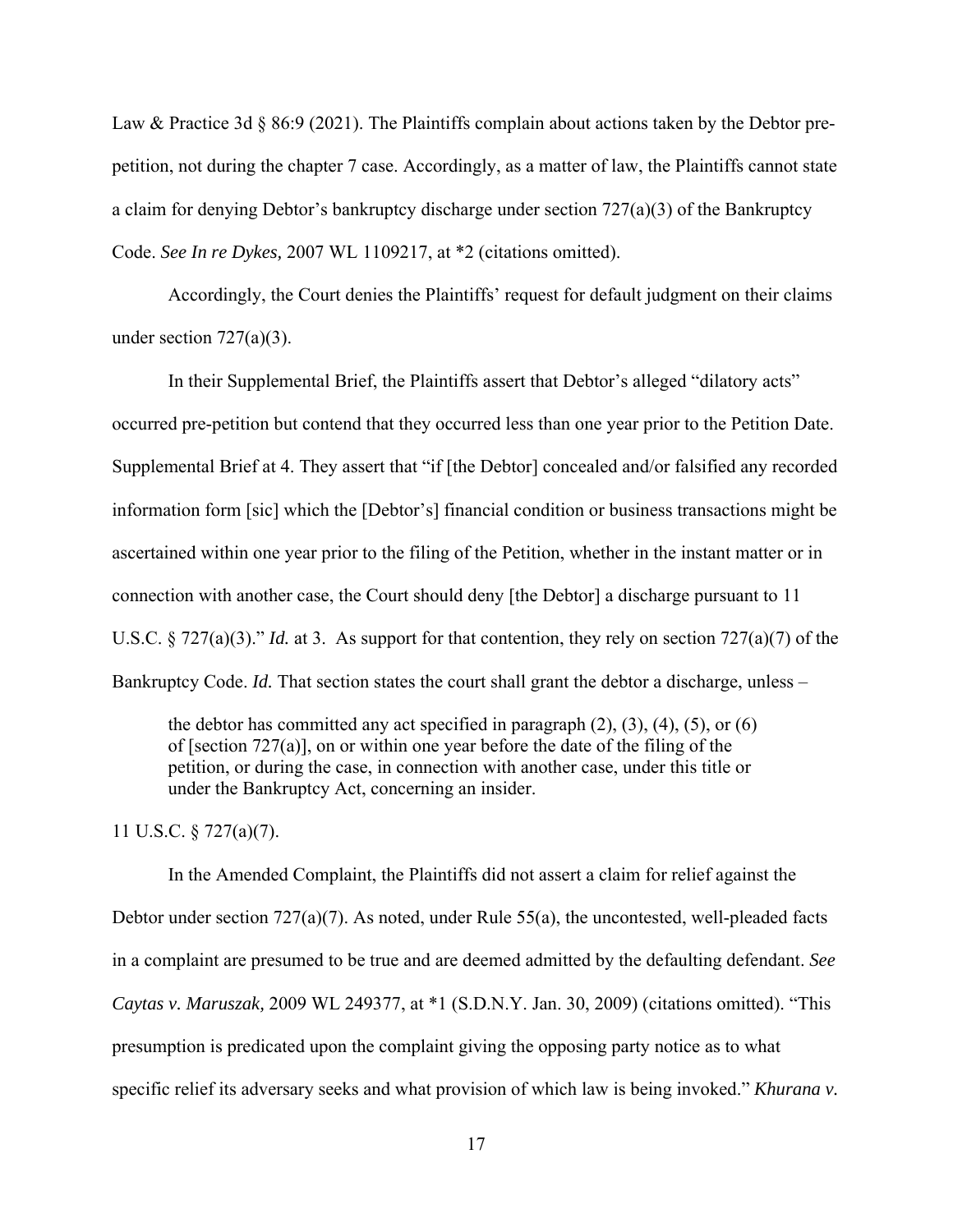*JMP USA, Inc*., No. 14-CV-4448 (SIL), 2017 WL 1251102, at \*5 (E.D.N.Y. Apr. 5, 2017)

(citing *Vt. Teddy Bear Co. v. 1-800 Beargram Co*., 373 F.3d at 245–46). To that end, the Federal Rules are clear that "[a] default judgment must not differ in kind from or exceed in amount what is demanded in the pleadings." Fed. R. Civ. P. 54(c). Application of that rule bars the Plaintiffs from obtaining a default judgment against the Debtor under section 727(a)(7), because they did not include a claim for such relief in the Amended Complaint. *See Khurana v. JMP USA, Inc*., 2017 WL 1251102, at \*5 (noting that by application of Rule 54(c), a party "may not seek damages tied to causes of action not pled in the unanswered complaint by raising them for the first time as part of a motion for default judgement."). *See also Silge v. Merz*, 510 F.3d 157, 160 (2d Cir. 2007) (declining to award pre-judgment interest where plaintiff failed to include a claim for such damages in the demand clause, and noting that "[b]y operation of Rule 54(c), his failure to do so, intentional or not, ran the risk that his damages would be limited in the event of default."); *In re Lary*, 331 B.R. 493, 496–97 (Bankr. M.D. Ga. 2005) ("A judgment in a default case that awards relief that either is more than or different in kind from that requested originally is null and void and defendant may attack it collaterally in another proceeding.") (quoting Federal Practice and Procedure § 2663, pp 167–69) (quotations omitted); *Cummings v. Garcia*, No. 1:07-CV-1886, 2010 WL 11549911, at \*1 n.1 (M.D. Pa. June 24, 2010) (Pursuant to Rule 54, "a plaintiff will not be awarded relief for a cause of action which she failed to plead.").

For reasons of judicial economy, the Court will consider whether the Plaintiffs could further amend the Amended Complaint to assert a claim against the Debtor under section 727(a)(7). On June 12, 2020, the Plaintiffs filed the Amended Complaint and served it on the Debtor. Having amended the complaint once, they could further amend it to assert a claim for relief under section  $727(a)(7)$  "only with the opposing party's written consent or the court's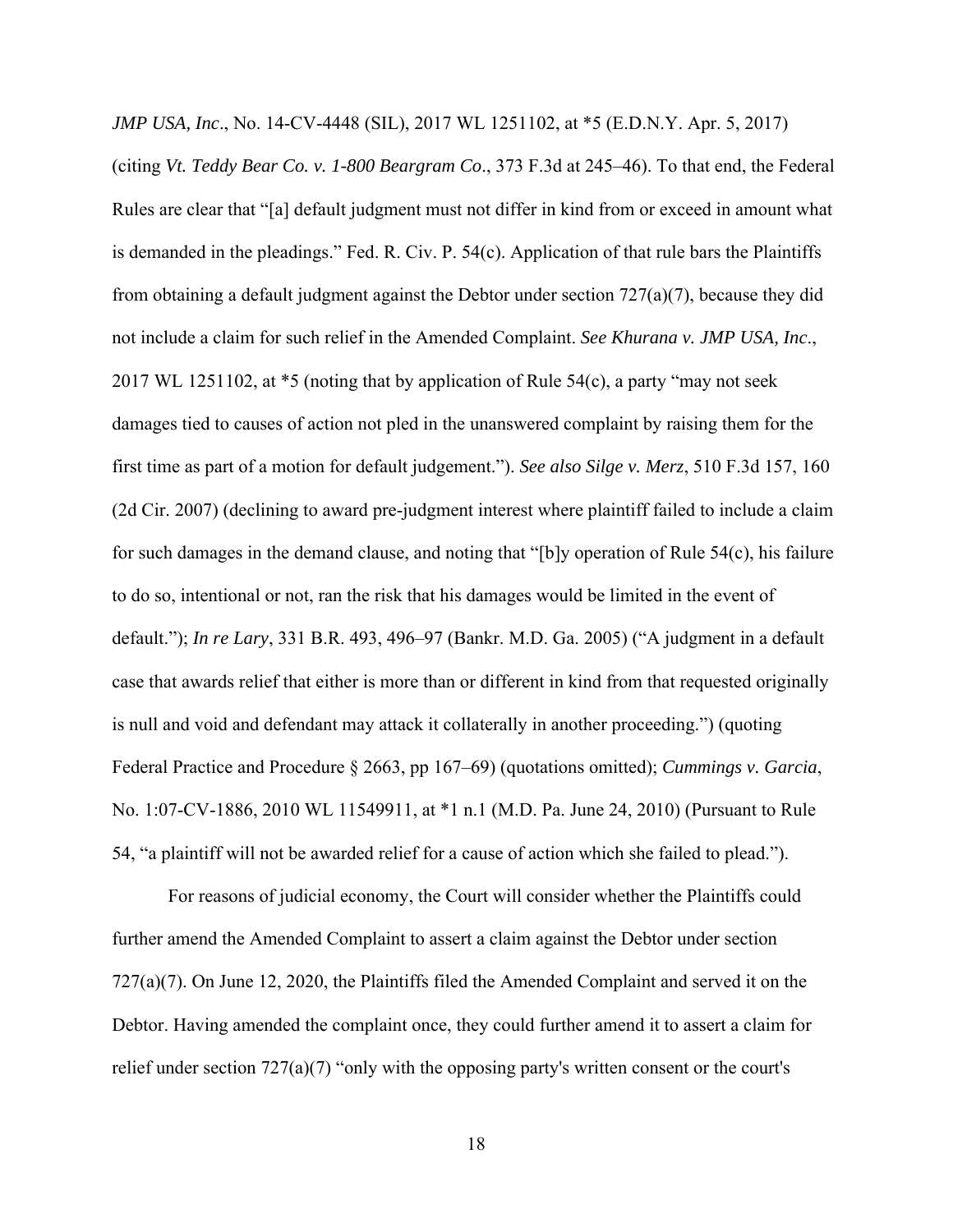leave." Fed. R. Civ. P.  $15(a)(2)$ .<sup>47</sup> The rule directs the court to "freely give leave [to replead] when justice so requires." *Id.* Nonetheless, it is settled that "it is proper to deny leave to replead where there is no merit in the proposed amendments or amendment would be futile." *Hunt v. Alliance North American Income Trust, Inc.*, 159 F.3d 723, 728 (2d Cir. 1998) (citations omitted). *See also Pristine Jewelers NY, Inc. v. Broner,* 492 F. Supp. 3d 130, 131-32 (S.D.N.Y. 2020) ("Even if good cause is established, however, a court may deny a motion to amend if the proposed amendment would be futile, unduly prejudicial, or otherwise improper." (internal quotation marks omitted) (citations omitted).

To obtain relief under section  $727(a)(7)$ , the Plaintiffs must demonstrate that: (i) the Debtor committed an act specified in section  $727(a) (2)-(6)$ ; (ii) such act occurred on or within one year before the Petition Date or during the Debtor's bankruptcy case; and (iii) the act was committed in connection with another bankruptcy case concerning an insider. *See* 11 U.S.C. § 727(a)(7). *See also In re Breedlove*, 545 B.R. 359, 380 (Bankr. M.D. Ga. 2016) (In order to successfully deny a debtor a discharge under section 727(a)(7), the moving party must "prove the following three elements: (1) the debtor committed an objectionable act under  $\S 727(a)(2)$ through (6); (2) the objectionable act occurred on or within one year before the Petition Date or during the debtor's bankruptcy case; and (3) the act was committed in connection with another bankruptcy case concerning an insider."). *Accord In Matter of Poppe*, No. A16-4019, 2017 WL 27924, at \*3 (Bankr. D. Neb. Jan. 3, 2017).

The Plaintiffs allege that in violation of section 727(a)(3), the Debtor falsified financial statements and business transactions in an effort to conceal the true nature of the transactions at

Rule 15 is made applicable herein by Bankruptcy Rule 7015. For purposes of this discussion, the Court assumes that the Debtor would not consent to the Plaintiffs' request for leave to further amend the Amended Complaint.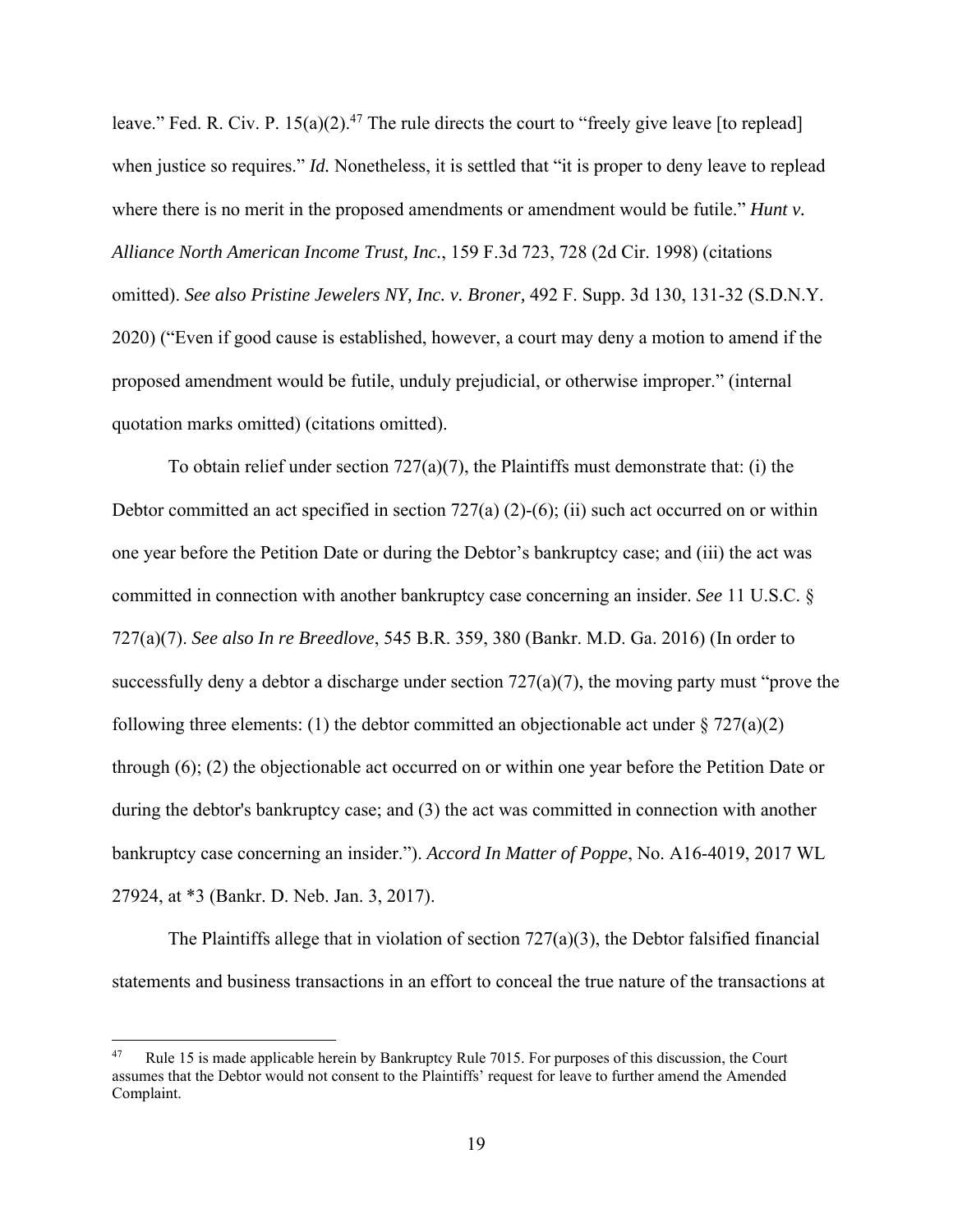issue and the financial condition of both herself and TOP, and that she did so within one year before the Petition Date. Am. Compl.  $\P$  97-101, 128-29. However, "[section 727(a)(7)] only applies where a debtor commits the specified acts in connection with another case under Title 11 concerning an insider." *Fokkena v. Huynh (In re Huynh)*, 379 B.R. 865, 872 (Bankr. D. Minn. 2008). *See also Lohff v. Paxton (In re Paxton)*, No. 04–03517, 2006 WL 1582366, at \*4 (Bankr. N.D. Iowa May 30, 2006) ("Section 727(a)(7) concerns activity by a debtor in connection with another bankruptcy case concerning an insider."). The Plaintiffs do not and cannot make that allegation because the Debtor committed the alleged bad acts in the State Court Action – not in the bankruptcy case of an insider. Thus, section 727(a)(7) has no application in this case. *See, e.g., In Matter of Poppe*, 2017 WL 27924, at \*3 (rejecting plaintiff's reliance on section  $727(a)(7)$ , because it included a one-year look back period, in support of its section  $727(a)(6)$ claim, as there were no allegations that the debtors refused to obey an order in either their bankruptcy case or the bankruptcy case of an insider); *In re Charles*, No. 18-10075, 2019 WL 1757125, at \*9 (Bankr. N.D.N.Y. Apr. 15, 2019), *aff'd sub nom. Nayyar v. Charles*, No. 1:19- CV-00508 (BKS), 2020 WL 6484051 (N.D.N.Y. Nov. 4, 2020) (dismissing plaintiff's section 727(a)(7) cause of action as there were no allegations that any other related bankruptcy case existed, and the court was not aware of any such case.); *In re Wong*, 291 B.R. 266, 282 (Bankr. S.D.N.Y. 2003) (dismissing section 727(a)(7) claim because, among other things, the complaint failed to allege property transfers in a bankruptcy case of an insider). *See also* Collier on Bankruptcy ¶ 727.10 (16th 2021) ("Section 727(a)(7) extends the basis for denial of discharge to the debtor's misconduct in a substantially contemporaneous related bankruptcy case.").

 The Plaintiffs have not, and cannot, plead facts demonstrating that the Debtor committed acts specified under section  $727(a)(2)-(6)$  in the bankruptcy case of an insider. As such, even if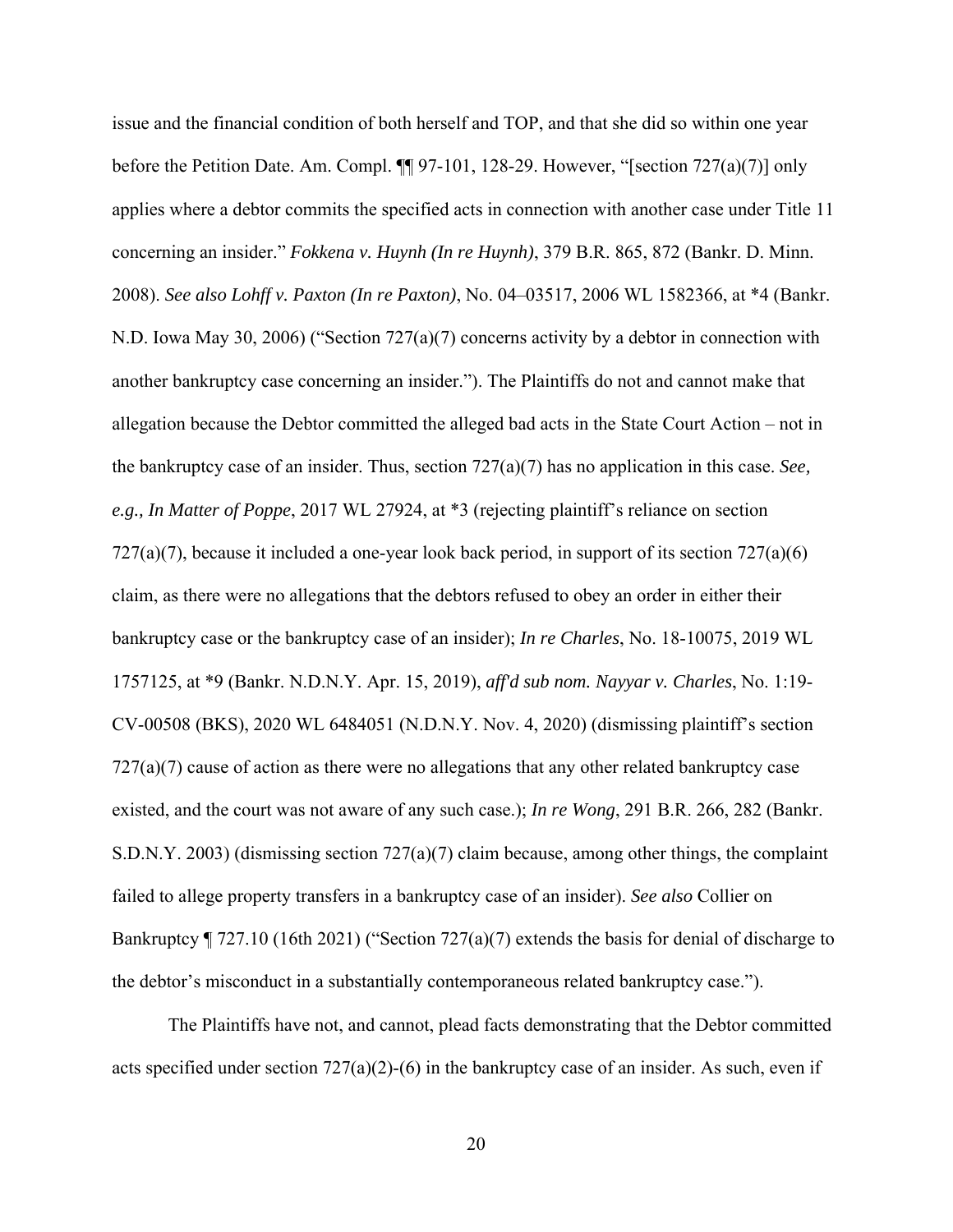Plaintiffs were granted leave to replead the Amended Complaint to assert a claim under section  $727(a)(7)$ , such amendment to the pleadings would be futile because the claim would fail as a matter of law. *See Cuoco v. Moritsugu*, 222 F.3d 99, 112 (2d Cir. 2000) (The problem with [plaintiff's] causes of action is substantive; better pleading will not cure it. Repleading would thus be futile. Such a futile request to replead should be denied."). *See also Donovan v. Am. Skandia Life Assur. Corp*., 217 F.R.D. 325, 325 (S.D.N.Y. 2003), *aff'd*, 96 F. App'x 779, 781 (2d Cir. 2004) ("Where a proposed amended complaint cannot itself survive a motion to dismiss, leave to amend would be futile and may clearly be denied."). leave to amend the Amended Complaint, to assert a claim against the debtor for relief under section 727(a)(7). Accordingly, the Plaintiffs misplace their reliance on section 727(a)(7) as a predicate for denying the Debtor her discharge in bankruptcy.

#### c. Claims for Relief From The Automatic Stay

As noted, within each of the five causes of action asserted in the Amended Complaint, Plaintiffs request that the Court grant them relief from the automatic stay to permit them to continue to prosecute the State Court Action.

Federal Rule of Bankruptcy Procedure 7001 enumerates nine categories of controversies that may be brought as adversary proceedings. Fed. R. Bankr. P. 7001. None of them includes a request for relief from the automatic stay. *Id.* It is improper to seek such relief in an adversary proceeding. *See In re Lehman Bros. Holdings, Inc.,* No. 08-13555 JMP, 2011 WL 722582, at \*8 (Bankr. S.D.N.Y. Feb. 22, 2011) (relief from the automatic stay is improperly sought via adversary proceeding).

Section 362 of the Bankruptcy Code governs the automatic stay. Section 362(d) directs that a party seeking stay relief must do so pursuant to "notice and a hearing." 11 U.S.C. § 362(d).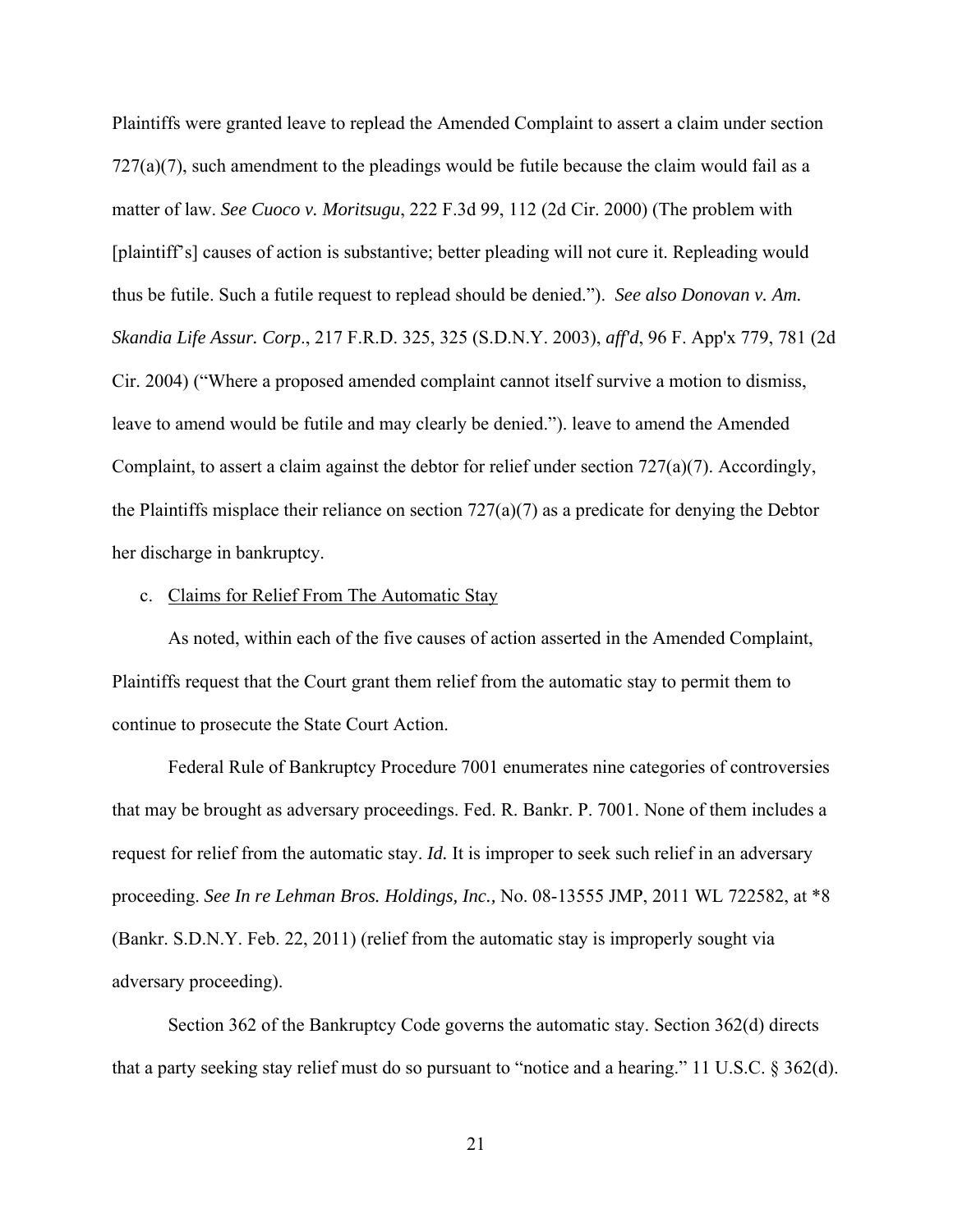Under Bankruptcy Rule  $4001(a)(1)$ , "[a] motion for relief from an automatic stay provided by the Code… shall be made in accordance with Rule 9014 and shall be served on… the creditors included on the list filed pursuant to Rule  $1007(d)$ , and on such other entities as the court may direct." Fed. R. Bankr. P. 4001(a)(1). *See also* Local Bankruptcy Rules, Rule 4001-1 ("A party moving for relief from the automatic stay under section 362 of the Bankruptcy Code must obtain a return date for the motion that is not more than third (3) days after the date on which the motion will be filed.).

The Plaintiffs request stay relief as part of their claims for relief under sections 523 and 727 of the Bankruptcy Code. They have not filed a separate motion for stay relief or sought a hearing on such relief in the Debtor's bankruptcy case. Further, the Debtor's creditors identified pursuant to Bankruptcy Rule 1007(d) are not among those parties noticed in connection with the Motion. Additionally, section 362(d) sets forth the grounds for stay relief, providing "that the court 'shall' grant relief, for example, by terminating, annulling, modifying or conditioning the stay 'for cause, including the lack of adequate protection of an interest in property.' " Collier on Bankruptcy ¶ 362.07 (quoting 11 U.S.C. § 362(d)(1)). "The burden is on the moving party to make an initial showing of "cause" for relief from the stay." *In re Mazzeo*, 167 F.3d 139, 142 (2d Cir. 1999). Plaintiffs have failed to submit any argument establishing "cause" for the requested relief from the stay in either the Amended Complaint or Motion. "[A]bsent a showing of cause, the court should simply deny relief from the stay." *Id.* (citing *In re Boodrow*, 126 F.3d 43, 47 (2d Cir. 1997), *cert. denied*, 522 U.S. 1117 (1998).

Accordingly, the Court denies Plaintiffs' request for a default judgment on their requests for relief from the automatic stay.